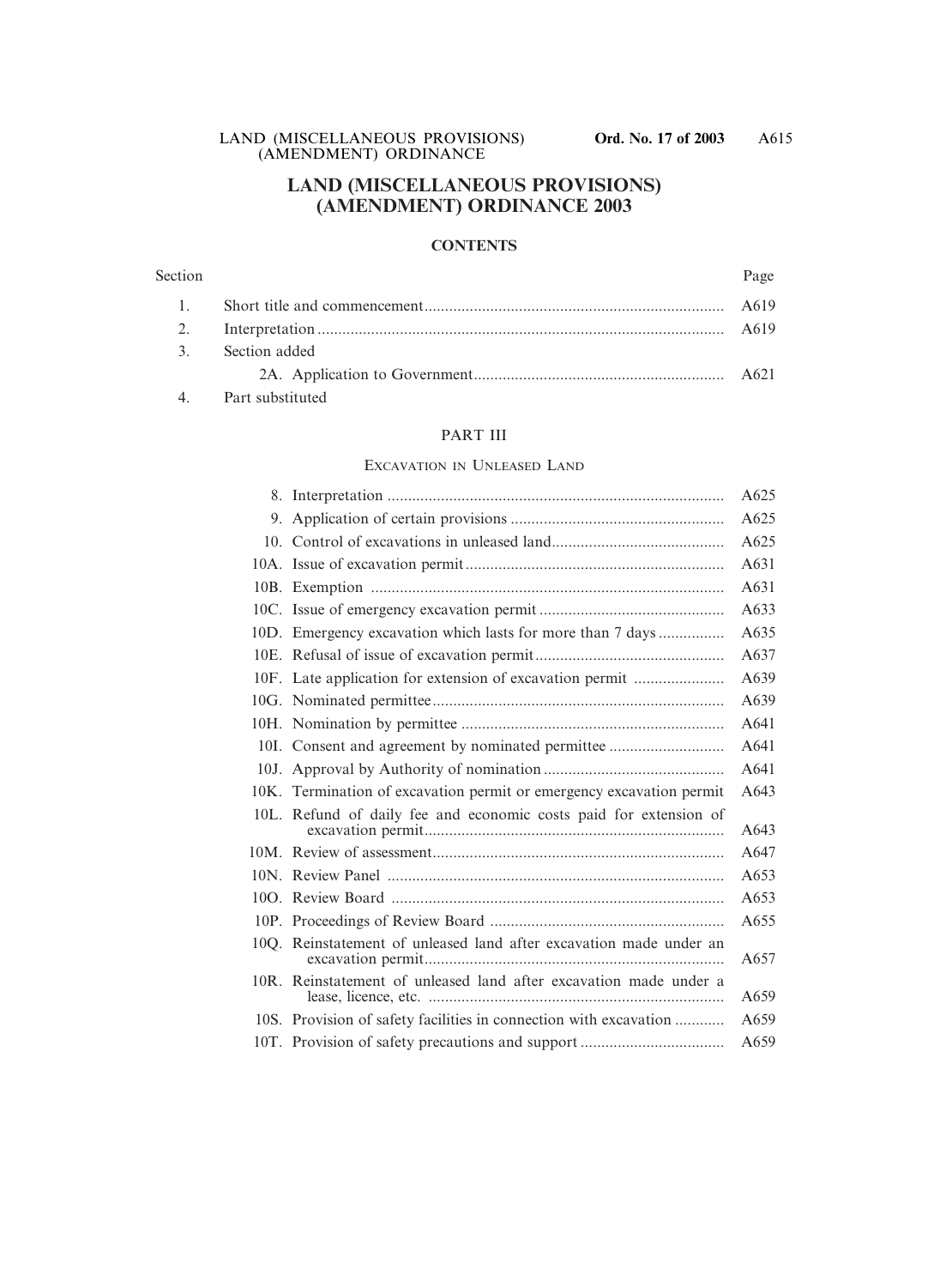| Section |                                                                                 | Page |
|---------|---------------------------------------------------------------------------------|------|
|         | 10U. Designation of strategic street, sensitive street and remaining street     | A663 |
|         |                                                                                 | A663 |
| 5.      | Section added                                                                   |      |
|         | 16C. Certificate of record of information produced from Authority's             | A665 |
| 6.      | No claim to lie against Government, Authority or Secretary for the Environment, | A667 |
| 7.      | Section added                                                                   |      |
|         |                                                                                 | A669 |
|         | 18C. Authority's power to specify time limit and newly constructed              | A669 |
| 8.      |                                                                                 | A669 |
| 9.      |                                                                                 | A671 |
| 10.     |                                                                                 | A673 |

### **Consequential Amendments**

### **Land (Miscellaneous Provisions) Regulations**

| 11. | Regulation added                                                |      |  |
|-----|-----------------------------------------------------------------|------|--|
|     | 3A. Fees relating to excavation permits or emergency excavation | A675 |  |
| 12. |                                                                 | A677 |  |
| 13. |                                                                 | A677 |  |
| 14. | Schedule 3 added                                                |      |  |
|     |                                                                 | A677 |  |
|     | <b>Administrative Appeals Board Ordinance</b>                   |      |  |
| 15. |                                                                 | A679 |  |
|     | <b>Tsing Ma Control Area (General) Regulation</b>               |      |  |
| 16. |                                                                 |      |  |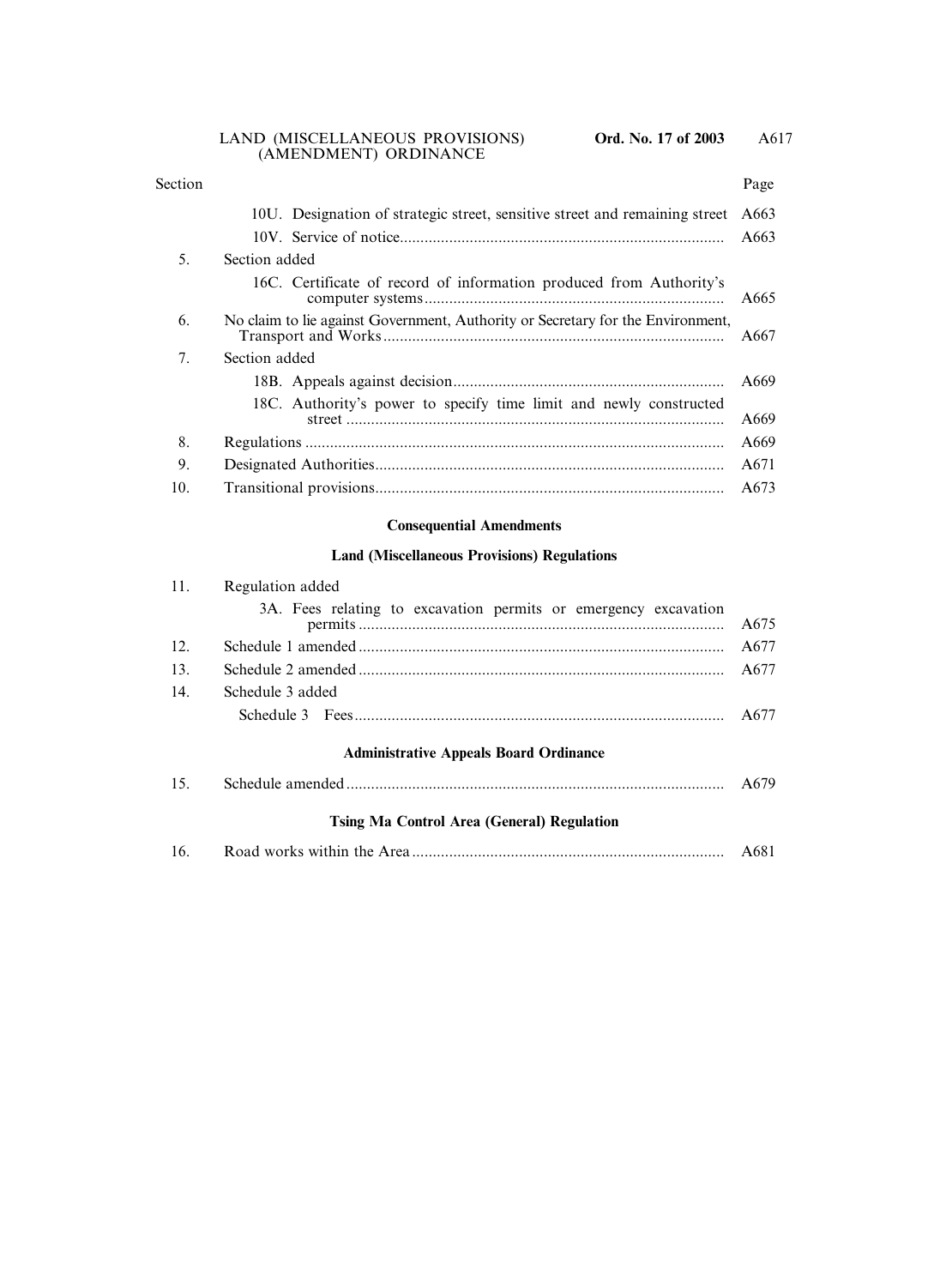# **HONG KONG SPECIAL ADMINISTRATIVE REGION**

ORDINANCE NO. 17 OF 2003



TUNG Chee-hwa Chief Executive 22 May 2003

 $[$   $]$ 

An Ordinance to amend the Land (Miscellaneous Provisions) Ordinance.

Enacted by the Legislative Council.

# **1. Short title and commencement**

(1) This Ordinance may be cited as the Land (Miscellaneous Provisions) (Amendment) Ordinance 2003.

(2) This Ordinance shall come into operation on a day to be appointed by the Secretary for the Environment, Transport and Works by notice published in the Gazette.

# **2. Interpretation**

Section 2 of the Land (Miscellaneous Provisions) Ordinance (Cap. 28) is amended—

(*a*) by repealing the definition of "excavation permit" and substituting—

""excavation permit" (挖掘准許證) means an excavation permit issued under section 10A;";

(*b*) by adding—

- ""contractor" (承判商), for an excavation or emergency excavation to which an excavation permit or emergency excavation permit relates, means—
	- (*a*) any person who enters into a contract, express or implied, with the permittee of the permit to make or maintain all or any part of the excavation for such permittee; or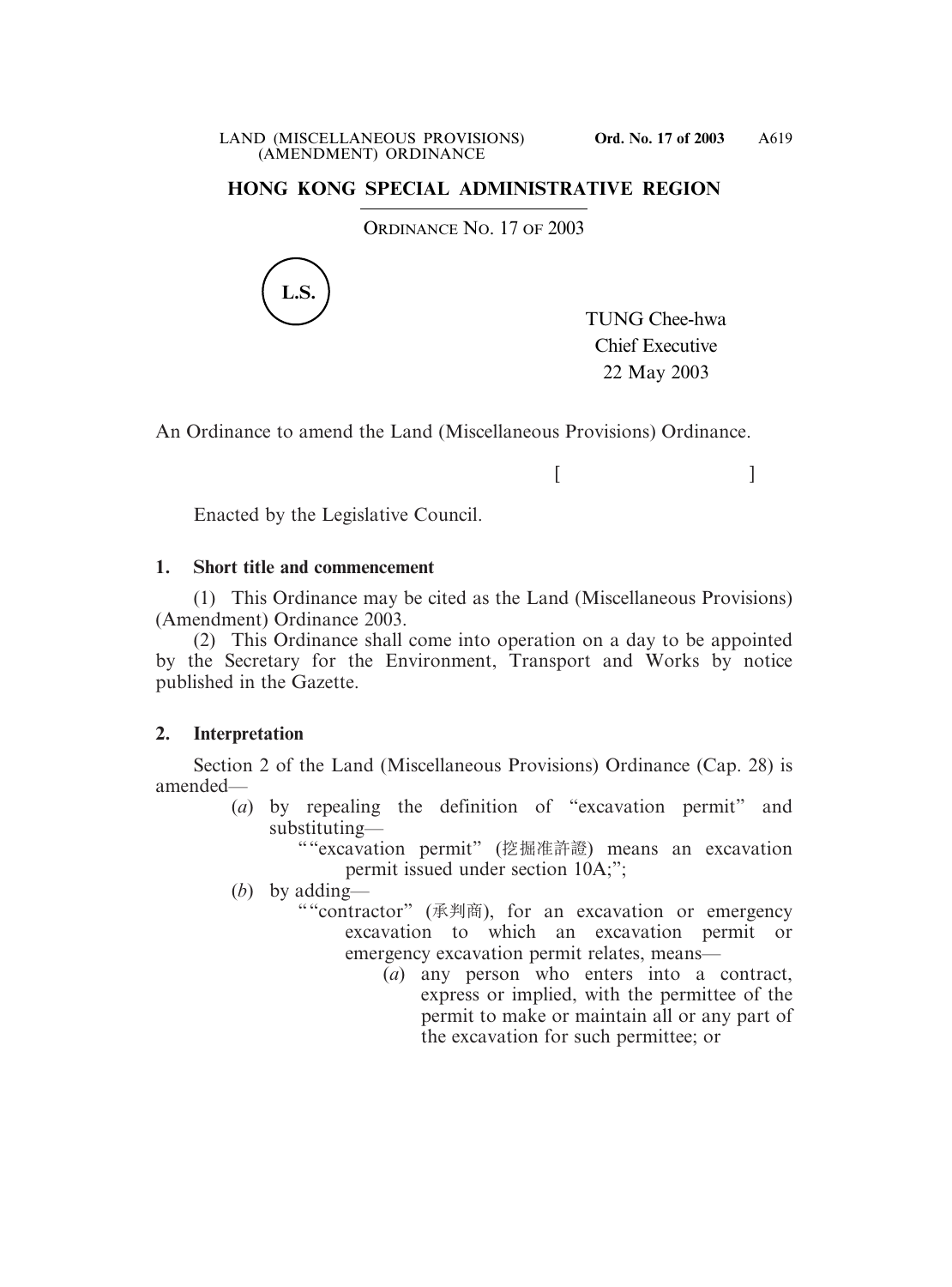- (*b*) any person who enters into a contract, express or implied, to make or maintain all or any part of an excavation which the person referred to in paragraph (*a*) has to make or maintain under the contract referred to in paragraph (*a*);
- "emergency excavation" (緊急挖掘) means an excavation that is made or maintained consequential upon the occurrence of an emergency incident;

"emergency excavation permit (緊急挖掘准許證) means an emergency excavation permit issued under section 10C;

- "emergency incident" (緊急事故) means an incident the occurrence of which reasonably requires an immediate excavation for the purpose of—
	- (*a*) the prevention of injury to any person;
	- (*b*) the saving of life of any person;
	- (*c*) the prevention of damage to any property; or
	- (*d*) the prevention of serious interruption or disruption to any public transport system or utility services;

"excavation" (挖掘、挖掘工作) means an excavation of land; "nominated permittee" (指定持准許證人) means a person

- regarded as a nominated permittee under section 10G;
- "permittee" (持准許證人) means the holder of an excavation permit or emergency excavation permit;

"Review Board" (覆核委員會) means the Review Board constituted under section 10O;".

# **3. Section added**

The following is added—

# "**2A. Application to Government**

(1) Subject to this section, Part III binds the Government so far as it relates to an excavation in unleased land which is a street maintained by the Highways Department.

(2) Part III does not have effect to permit proceedings to be taken against, or to impose any criminal liability on, the Government or a person doing anything in the course of carrying out his duties as a public officer in the service of the Government.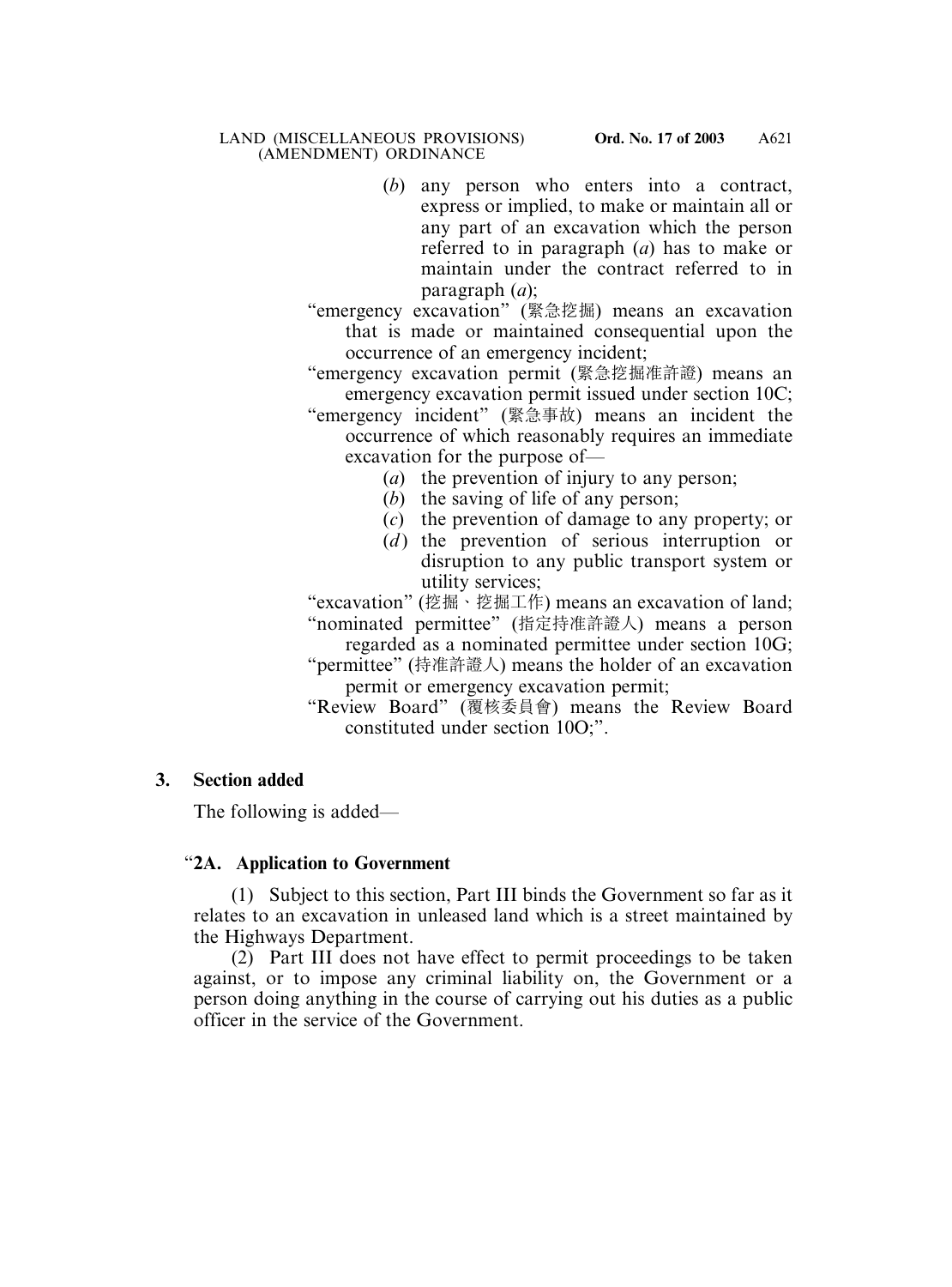(3) If the Authority considers that a public officer, in carrying out his duties in the service of the Government, has done an act or made an omission in contravention of Part III, the Authority shall—

- (*a*) report the matter to the Secretary for the Environment, Transport and Works; and
- (*b*) in the report, advise him, that the act or omission has, as the case may be—
	- (i) been terminated to the Authority's satisfaction; or
	- (ii) not been terminated to the Authority's satisfaction.

(4) On receiving a report under subsection (3) where paragraph (*b*)(ii) of that subsection is applicable, the Secretary for the Environment, Transport and Works shall investigate the matter to which the report relates and ascertain if the public officer concerned is continuing to contravene Part III or has stopped the contravention.

(5) If an investigation under subsection (4) shows that the public officer concerned is continuing to contravene Part III, the Secretary for the Environment, Transport and Works shall ensure that the best practicable steps are taken to—

- (*a*) stop the contravention; and
- (*b*) avoid the recurrence of any like contravention if he considers that the public officer concerned or any other public officer, is likely to commit the like contravention.
- $(6)$  If—
	- (*a*) either—
		- (i) a report under subsection (3) is received where paragraph (*b*)(i) of that subsection is applicable; or
		- (ii) an investigation under subsection (4) shows that the public officer concerned has stopped the contravention; but
	- (*b*) the Secretary for the Environment, Transport and Works considers that the public officer concerned or any other public officer, is likely to commit a like contravention,

then the Secretary for the Environment, Transport and Works shall ensure that the best practicable steps are taken to avoid the recurrence of the like contravention.".

# **4. Part substituted**

Part III is repealed and the following substituted—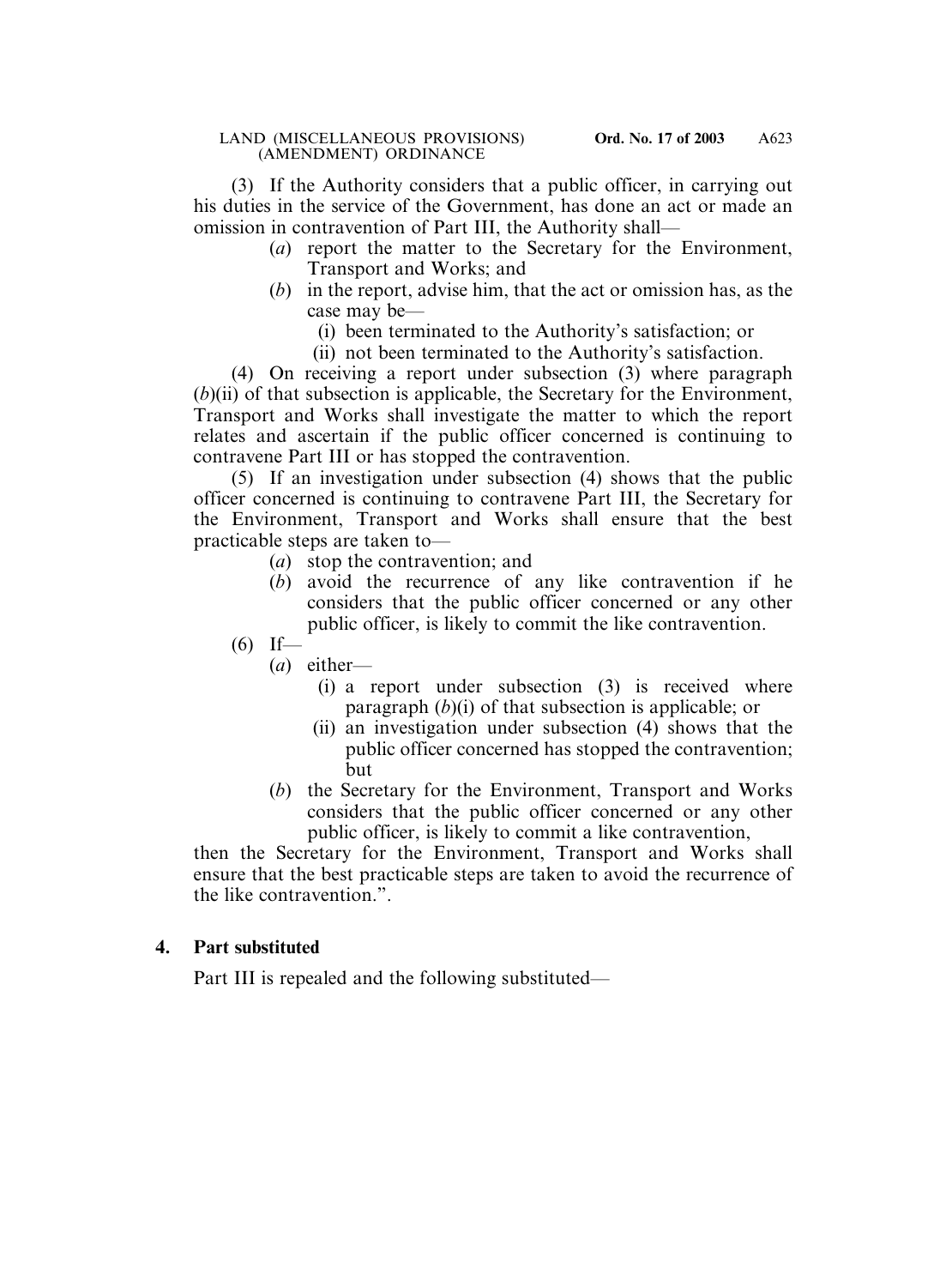### "PART III

# EXCAVATION IN UNLEASED LAND

### **8. Interpretation**

(1) For the purpose of this Part and the Schedule—

- "carriageway" (車路) means a street or part of a street over which the public has a right of way for the passage of motor vehicles;
- "initial period" (首段期間) means the initial period mentioned in section  $10C(3)$ :
- "Secretary" (局長) means the Secretary for the Environment, Transport and Works;
- "street" (街道) includes any slope not used or frequented by the public or to which the public do not have access or are not permitted to have access;
- "street maintained by the Highways Department" (由路政署維修的街道) includes any road defined under section 2 of the Tramway Ordinance (Cap. 107) which is not reserved exclusively for use by trams.

(2) Any reference in this Part or the Schedule to a street shall be construed as a street in unleased land and maintained by the Highways Department.

# **9. Application of certain provisions**

(1) Sections 10C, 10D, 10E(2), 10F, 10L, 10M, 10N, 10O, 10P, 10U, 18B and 18C only apply in the case of an excavation in a street.

(2) Sections 10B and 10R only apply in the case of an excavation in unleased land, other than streets.

### **10. Control of excavations in unleased land**

(1) Except under and in accordance with a prospecting licence, mining licence or sand removal permit, or a lease, licence, deed of appropriation, memorandum of appropriation or engineering conditions for land allocation, issued by the Director of Lands, a person shall not make or maintain any excavation in unleased land unless—

- (*a*) either—
	- (i) he is the holder of an excavation permit or emergency excavation permit; or
	- (ii) he is the contractor of the holder of an excavation permit or emergency excavation permit; and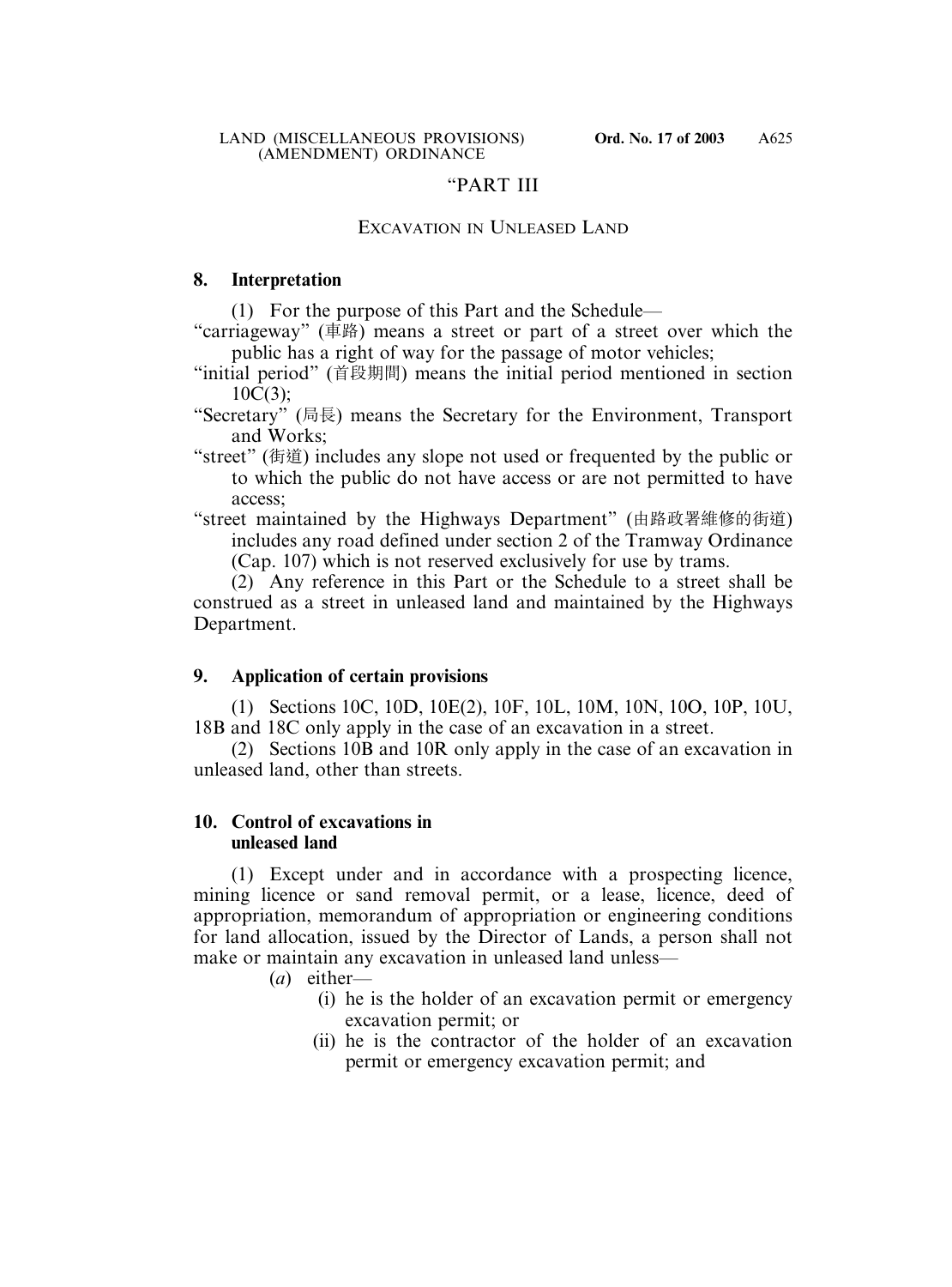(*b*) he so makes or maintains the excavation under and in accordance with the permit.

(2) Subject to subsection (6), a person who contravenes subsection (1) by making or maintaining an excavation in unleased land without being—

- (*a*) the holder of an excavation permit or emergency excavation permit; or
- (*b*) the contractor of the holder of an excavation permit or emergency excavation permit,

shall be guilty of an offence and shall be liable on conviction to a fine at level 5 and to imprisonment for 6 months.

(3) Subject to subsection (6), a person who contravenes subsection (1) by making or maintaining an excavation in unleased land in contravention of any condition of an excavation permit or emergency excavation permit shall be guilty of an offence and shall be liable on conviction to a fine at level 5.

(4) Subject to subsection (7), where—

- (*a*) any person, other than a permittee of an excavation permit or emergency excavation permit, makes or maintains an excavation or emergency excavation to which the permit relates;
- (*b*) there is a breach of any condition of the permit as a result of any conduct of the person; and
- (*c*) there is no nominated permittee in relation to the permit at the time of the breach of the condition,

the permittee shall be guilty of an offence and shall be liable on conviction to a fine at level 5.

- (5) Subject to subsection (7), where—
	- (*a*) any person, other than a permittee of an excavation permit or emergency excavation permit, makes or maintains an excavation or emergency excavation to which the permit relates;
	- (*b*) there is a breach of any condition of the permit as a result of any conduct of the person; and
	- (*c*) there is a nominated permittee in relation to the permit at the time of the breach of the condition,

then—

(*d*) where the condition is under the permit to be complied with by the permittee, the permittee shall be guilty of an offence and shall be liable on conviction to a fine at level 5;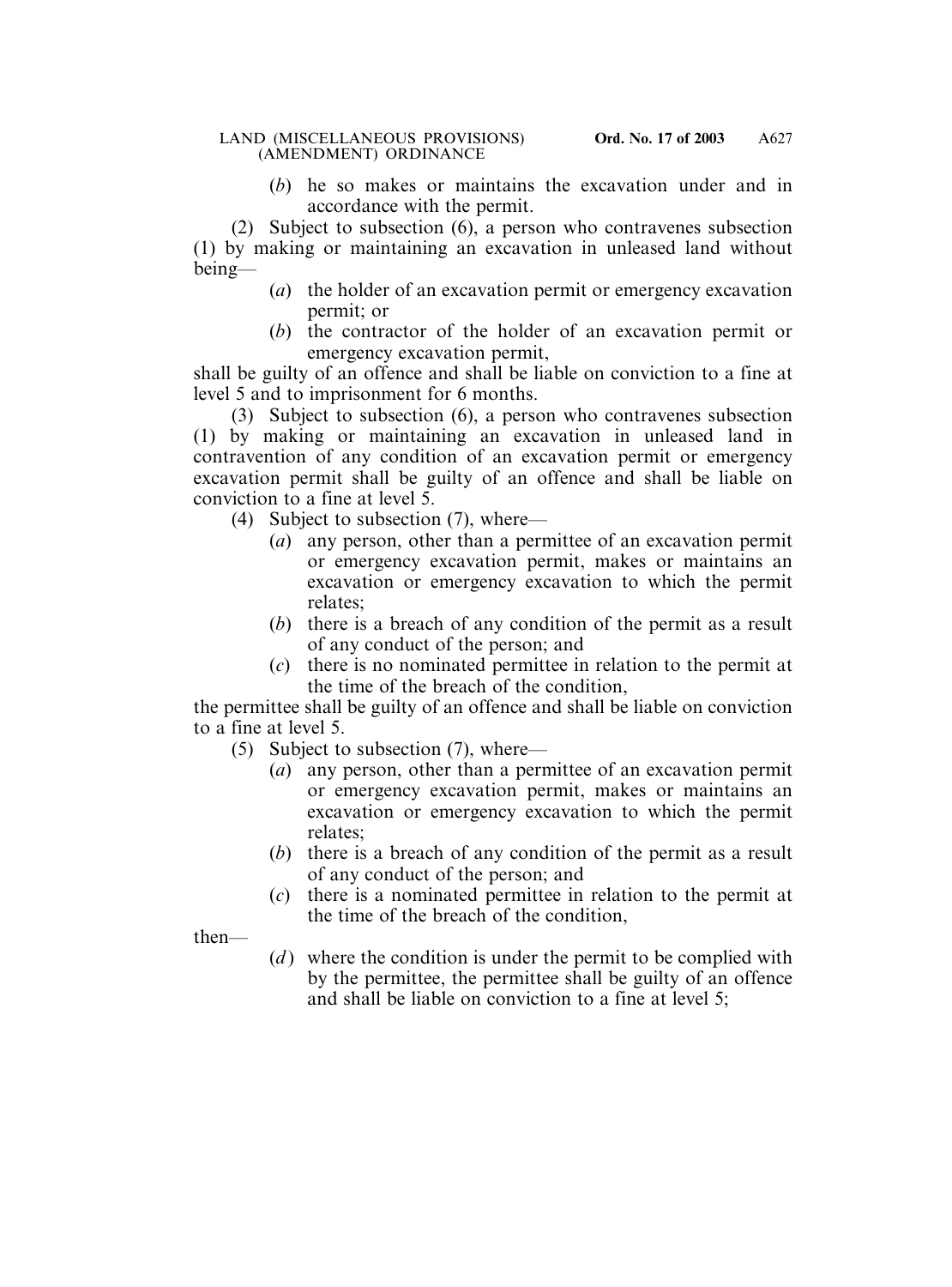- (*e*) where the condition is under the permit to be complied with by the nominated permittee, the nominated permittee shall, unless he is already guilty of an offence under subsection (3), be guilty of an offence and shall be liable on conviction to a fine at level 5; or
- (*f*) where the condition is under the permit to be complied with by both the permittee and the nominated permittee, then—
	- (i) the permittee, unless he is already guilty of an offence under subsection (3); and
	- (ii) the nominated permittee, unless he is already guilty of an offence under subsection (3),

shall each be guilty of an offence and shall each be liable on conviction to a fine at level 5.

(6) It shall be a defence for a person, other than a nominated permittee, charged with an offence under subsection (2) or (3) to show that—

- (*a*) he was making or maintaining the excavation in question under the direction of another person; and
- (*b*) he believed on reasonable grounds that—
	- (i) that other person was authorized under an excavation permit or emergency excavation permit to make and maintain the excavation; and
	- (ii) he was authorized by virtue of the permit to make and maintain the excavation.

(7) It shall be a defence for a permittee or nominated permittee of an excavation permit or emergency excavation permit charged with an offence under subsection (4) or (5) to show that the person referred to in subsection (4)(*a*) or (5)(*a*)(as the case may be) was not authorized by him to make or maintain the excavation or emergency excavation to which the permit relates.

(8) If any person makes or maintains an excavation in unleased land, without an excavation permit or emergency excavation permit, the Authority may—

- (*a*) carry out such works as he considers necessary to reinstate and make good—
	- (i) the unleased land; and
	- (ii) any other land the reinstatement and making good of which is in his opinion necessary in consequence of the excavation; and
- (*b*) recover the cost of any work carried out by him under this subsection from the person.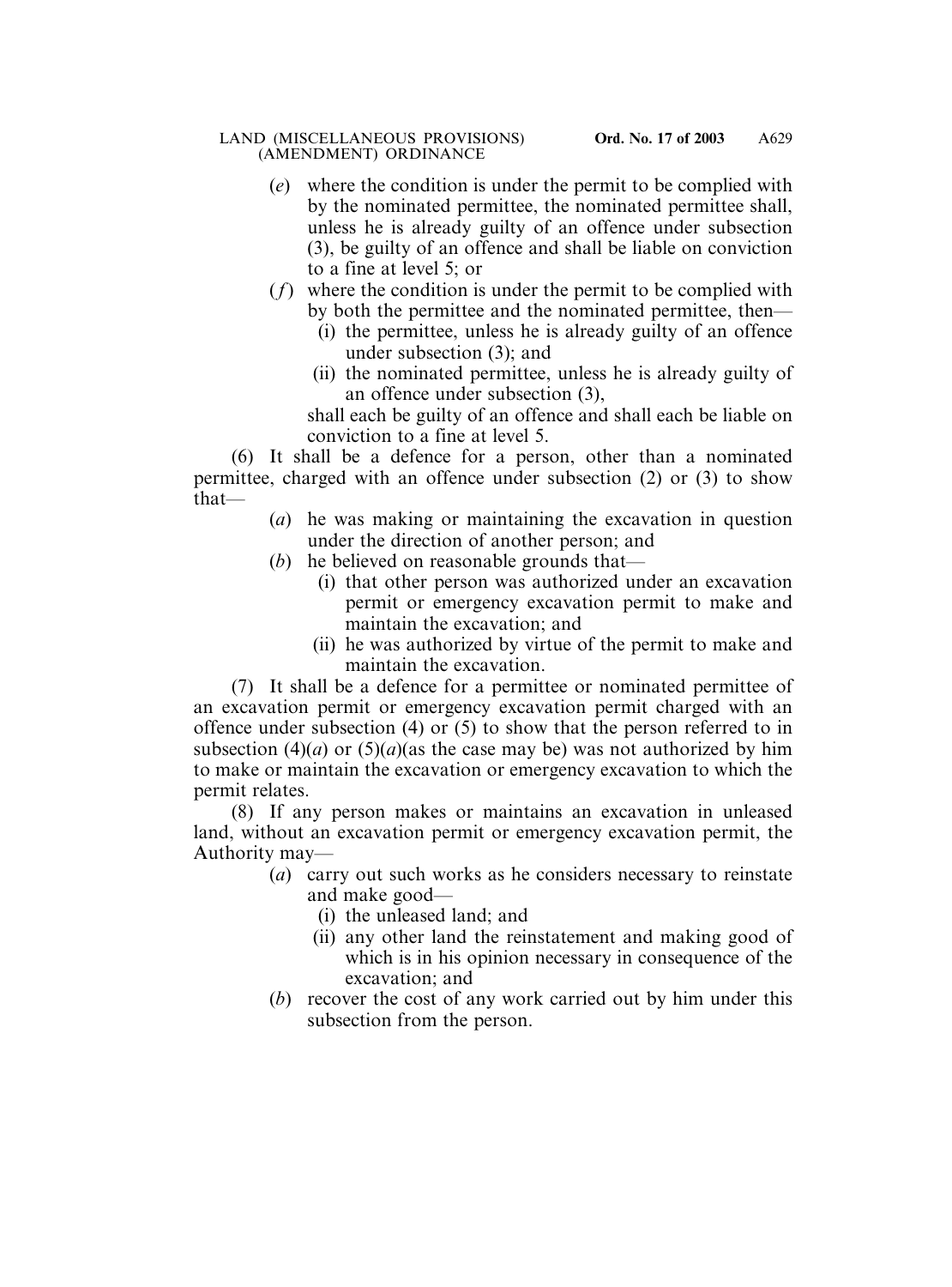### **10A. Issue of excavation permit**

(1) The Authority may, on payment of the appropriate prescribed fee and subject to such conditions as he thinks fit, issue an excavation permit, authorizing the making and maintaining of excavations in unleased land.

(2) An excavation permit shall be valid for the period specified therein as that for which it is valid unless it is terminated under section 10K.

(3) The Authority may, on payment of the appropriate prescribed fee, extend the period for which an excavation permit is valid.

- (4) Where—
	- (*a*) the Authority issued an excavation permit for an excavation; and
	- (*b*) the permittee of the permit is unable to have access to—
		- (i) a reasonably substantial portion of the street concerned for the purpose of making or maintaining the excavation, after the commencement of the period for which the permit is valid but before the commencement of the excavation, for reason other than the fault of the permittee, the contractor for the excavation or their employees; or
		- (ii) a reasonably substantial portion of the land concerned, other than a street, for the purpose of making or maintaining the excavation, after the commencement of the period for which the permit is valid, for reason other than the fault of the permittee, the contractor for the excavation or their employees,

the Authority may, without payment of any prescribed fee or any part thereof (other than that paid under subsections (1) and (3)), extend that period by the number of days for which the permittee is so unable to have access to the land.

(5) Subject to section 10L, any prescribed fee paid under subsection (1) is not refundable.

### **10B. Exemption**

(1) Any person who intends to make and maintain an excavation in unleased land may apply to the Authority in writing to exempt the excavation from complying with all or any provision of this Part and shall set out the reasons for the application.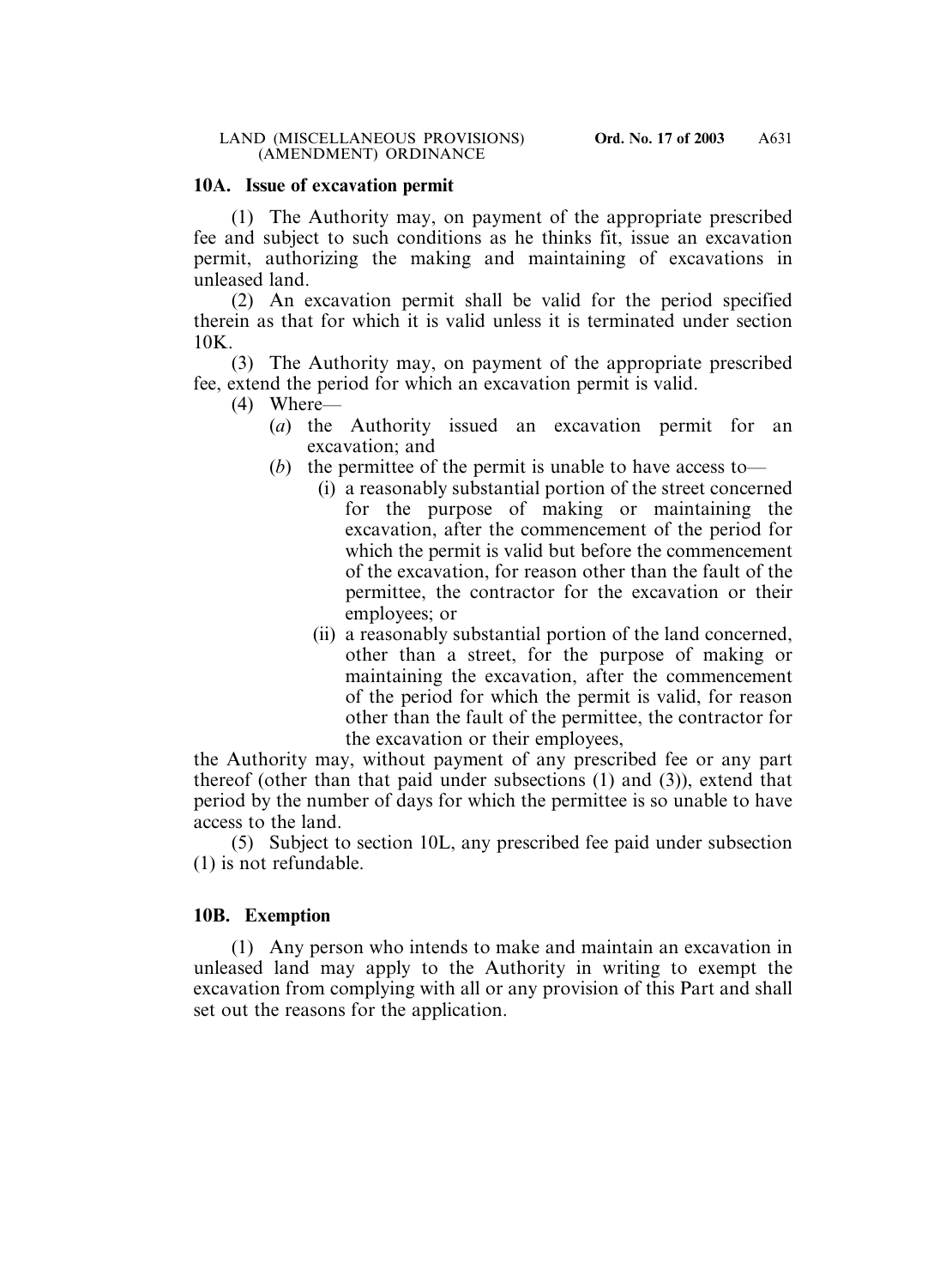(2) On receipt of an application made under subsection (1), the Authority may by notice in writing exempt the excavation referred to in the application from all or any provision of this Part if the Authority is of the opinion that the excavation—

- (*a*) is minor;
- (*b*) will not involve or is unlikely to involve lateral support or substantial work in terms of the extent, duration and size of the excavation and the area that will be or is likely to be affected by the excavation;
- (*c*) will not cause or is unlikely to cause any inconvenience or danger to the public;
- (*d*) will not cause or is unlikely to cause any delay to traffic; and
- (*e*) will not pose or is unlikely to pose a danger to any underground apparatus or properties.

### **10C. Issue of emergency excavation permit**

(1) The Authority may, subject to such conditions as he thinks fit, issue an emergency excavation permit, authorizing the making and maintaining of emergency excavations.

(2) An emergency excavation permit shall be valid for 6 months unless it is terminated under section 10K.

(3) During the period for which an emergency excavation permit is valid, the permittee of the permit may, subject to the conditions specified in the permit, make and maintain an emergency excavation for each emergency incident during a period ("initial period") of 7 days from the date of the report of the incident to the Authority.

(4) The Authority may require a permittee to pay the appropriate prescribed fee for an emergency excavation made or maintained during the initial period either before or after the expiration of the initial period.

(5) For the purpose of calculation of the appropriate prescribed fee, the duration of an emergency excavation which can be completed within the initial period shall be—

- (*a*) the number of days commencing from the date of the report of the emergency incident to the Authority and expiring on the date of the report of the completion of the excavation to the Authority; or
- (*b*) 7 days if there is no report of the completion of the excavation to the Authority.

(6) Subject to section 10L, any prescribed fee paid under subsection (4) is not refundable.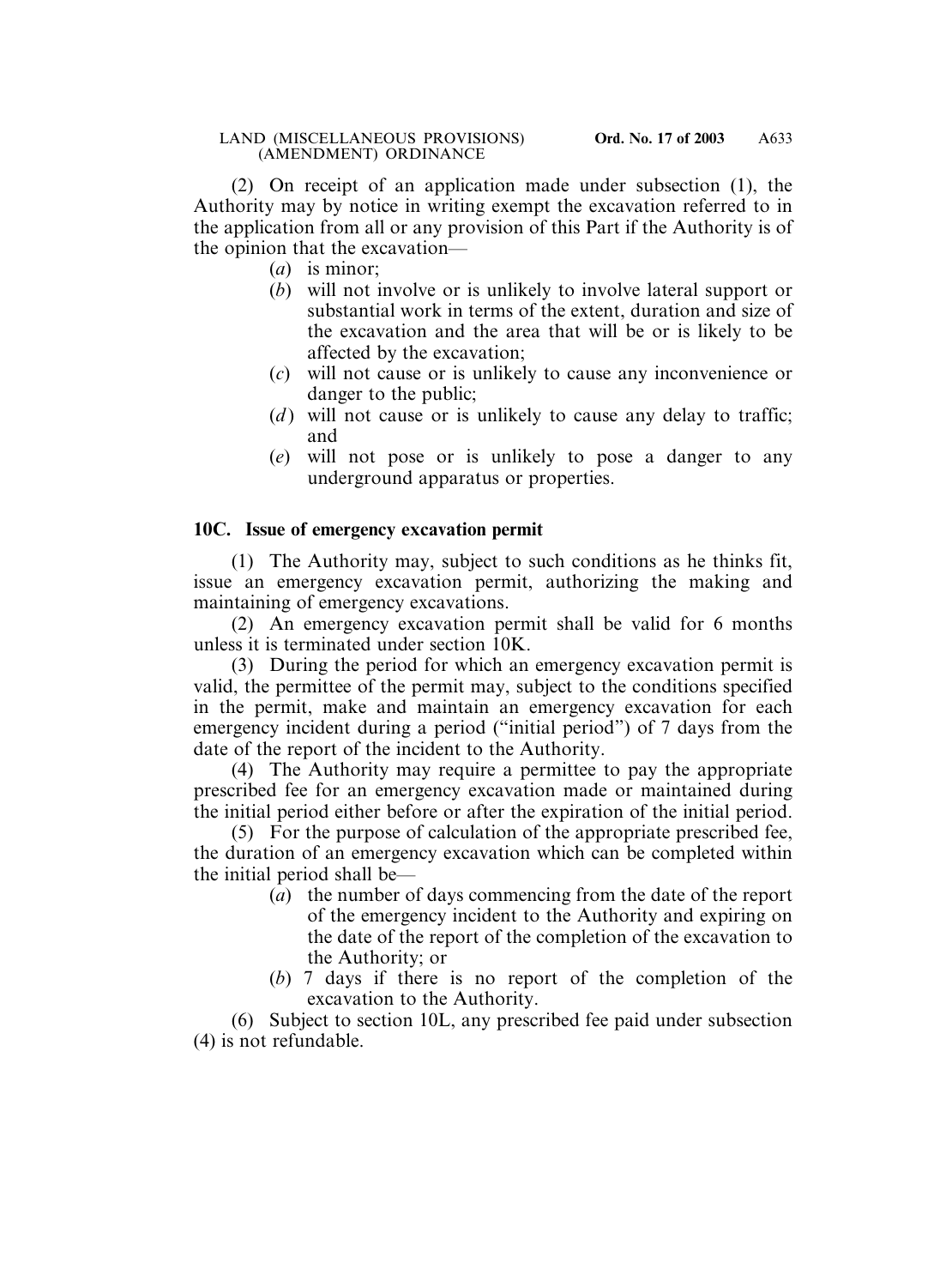- (7) Where—
	- (*a*) the Authority issued an emergency excavation permit for an excavation; and
	- (*b*) the permittee of the permit is unable to have access to a reasonably substantial portion of the land concerned for the purpose of making or maintaining the excavation, after the date of the report of the emergency incident concerned to the Authority under subsection (3) but before the commencement of the excavation, for reason other than the fault of the permittee, the contractor for the excavation or their employees,

the Authority may, without payment of any prescribed fee or any part thereof (other than that required to be paid under subsection (4)), extend the initial period by the number of days for which the permittee is so unable to have access to the land.

### **10D. Emergency excavation which lasts for more than 7 days**

(1) If the permittee of an emergency excavation permit anticipates that he has to make or maintain an emergency excavation for more than 7 days, the permittee shall apply to the Authority for the issue of an excavation permit before the expiry of the initial period of the excavation.

- (2) Upon receipt of an application mentioned in subsection (1)—
	- (*a*) an excavation permit is deemed to be issued to the permittee of an emergency excavation permit—
		- (i) on the same terms and conditions as an emergency excavation permit; and
		- (ii) commencing from the date of the commencement of the emergency incident to which an emergency excavation permit relates and expiring on the date of the notification of the result of the application; and
	- (*b*) the initial period under an emergency excavation permit is deemed to be extinguished.

(3) The Authority shall determine the period for which an excavation permit deemed to be issued under subsection (2)(*a*) shall be valid and may revise the expiry date of the permit to a date which is later than the original expiry date.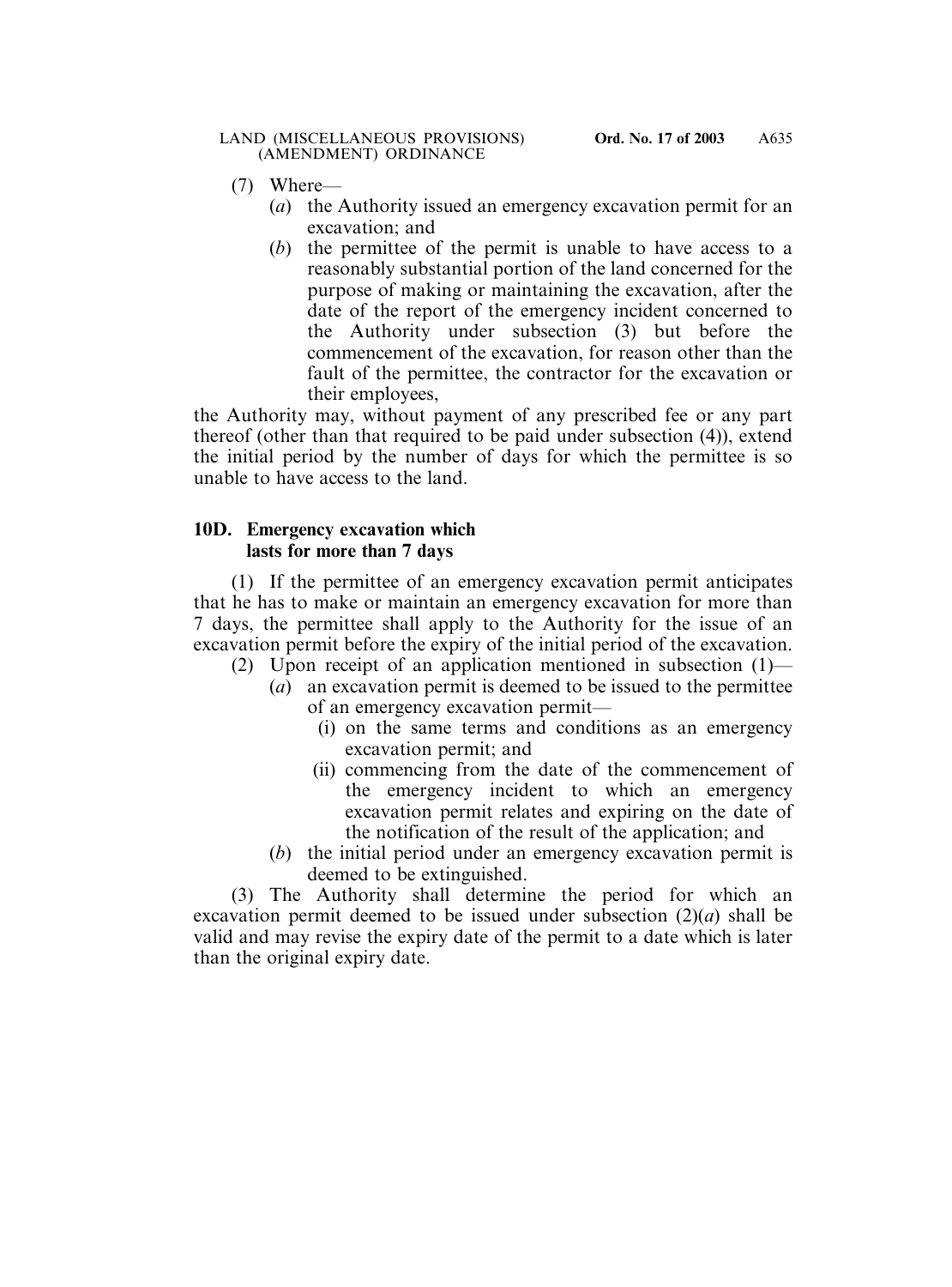(4) If the period determined by the Authority under subsection (3) is shorter than the period applied for by the permittee under subsection (1), the Authority may, in respect of an excavation permit deemed to be issued under subsection  $(2)(a)$ , grant an extension for a period commencing from a date next following the expiry of the permit and expiring on the last day of the period applied for by the permittee.

(5) The Authority may require a permittee to pay the appropriate prescribed fee for an excavation permit deemed to be issued and an extension granted under this section.

### **10E. Refusal of issue of excavation permit**

(1) The Authority may refuse to issue an excavation permit or emergency excavation permit if—

- (*a*) he reasonably believes that the person making the application for the issue of the permit—
	- (i) is not a fit and proper person to make or maintain any excavation in unleased land;
	- (ii) cannot comply with the conditions imposed under the permit; or
	- (iii) does not have sufficient financial resources to make or maintain an excavation to which the permit relates;
- (*b*) in the opinion of the Authority, the application to which the permit relates is unreasonable; or
- (*c*) having regard to the circumstances of the case, the issue of the permit is, in the opinion of the Authority, inappropriate in such circumstances.

(2) In addition to the grounds specified in subsection (1), the Authority may, on reasonable grounds—

- (*a*) refuse to issue an excavation permit or emergency excavation permit if—
	- (i) the person who makes the application for the issue of the permit fails to submit the application within the time limit specified by the Authority under section 18C; or
	- (ii) the street to which the permit relates is a newly constructed street specified by the Authority under section 18C;
- (*b*) refuse to extend the period for which an excavation permit is valid if the person who makes the application for the extension fails to submit the application within the time limit specified by the Authority under section 18C.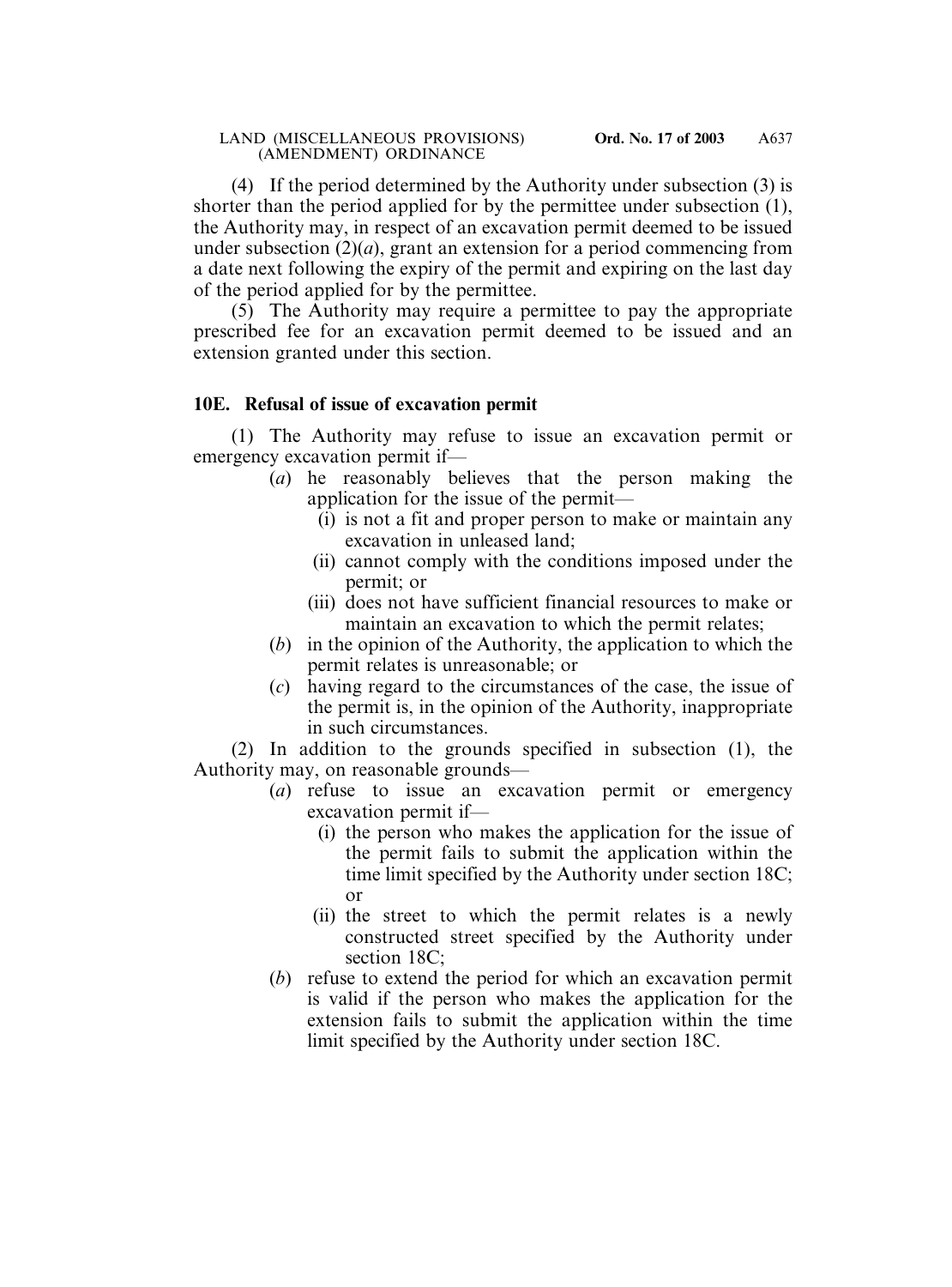(3) Where the Authority refuses to issue a permit or extend the period for which a permit is valid, he shall notify the person who made the application in writing of the grounds for such refusal.

### **10F. Late application for extension of excavation permit**

- (1) Without prejudice to section  $10E(2)$ , where—
	- (*a*) a permittee applies for an extension of the validity period of an excavation permit beyond the time limit specified for such excavation under section 18C but before the expiry date of the permit;
	- (*b*) the application is accompanied by the appropriate prescribed fee based on the duration of the period applied for by the permittee; and
	- (*c*) the Authority has not made his decision on the application on or before the expiry date of the permit,

the permit shall, unless sooner terminated under this Ordinance and subject to subsection (2), be deemed to be extended up to the expiry of the period applied for by the permittee.

(2) The Authority shall determine the period for which an excavation permit deemed to be extended under subsection (1) shall be valid and may revise the expiry date of the permit to a date which is earlier than the expiry date in subsection (1).

(3) The Authority shall serve a notice of his determination under subsection (2) on the permittee concerned.

(4) If the period determined by the Authority under subsection (2) is shorter than the period applied for by the permittee concerned, he shall refund any extra prescribed fee to the permittee without interest.

# **10G. Nominated permittee**

For the purposes of this Ordinance, a contractor is regarded as a nominated permittee in relation to an excavation permit or emergency excavation permit if—

- (*a*) he is nominated by a permittee of the permit as a nominated permittee under section 10H;
- (*b*) he consents to the nomination and agrees to comply with the conditions in the permit under section 10I; and
- (*c*) the Authority approves the nomination under section 10J.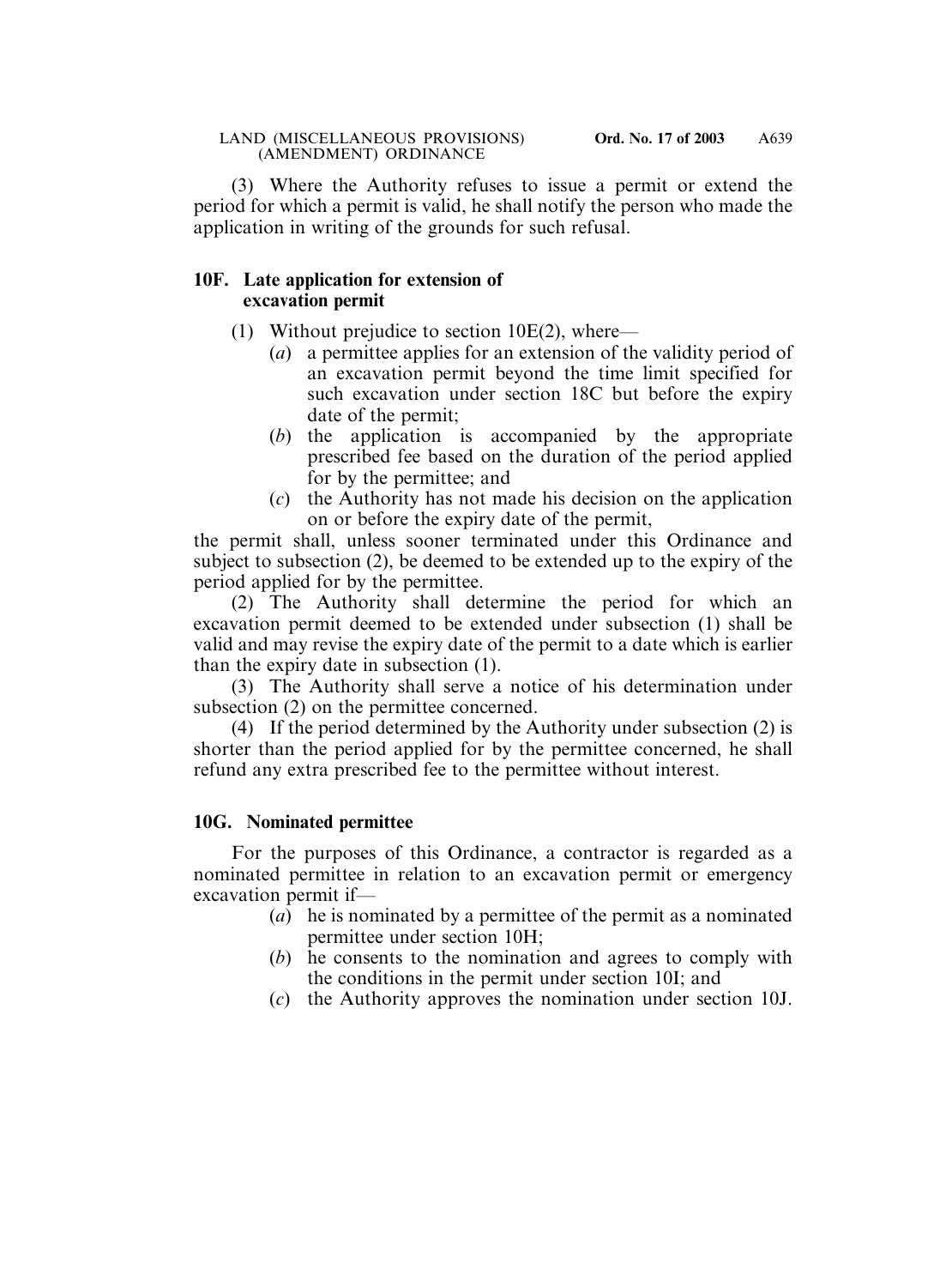### **10H. Nomination by permittee**

(1) A contractor shall not be regarded as being nominated as a nominated permittee in relation to an excavation permit or emergency excavation permit unless the permittee of the permit has sent to the Authority a notice in writing nominating that contractor as the nominated permittee of the permit.

(2) A permittee of an excavation permit or emergency excavation permit may withdraw the nomination of a contractor under subsection (1) by sending a notice of withdrawal to the Authority and the contractor.

(3) A notice of withdrawal referred to in subsection (2) takes effect on the date of the receipt of the notice by the Authority or such later date as is specified in the notice.

### **10I. Consent and agreement by nominated permittee**

(1) A contractor shall not be regarded as giving the consent and agreement referred to in section 10G(*b*) as a nominated permittee in relation to an excavation permit or emergency excavation permit unless that contractor has sent to the Authority a notice in writing to that effect.

(2) A nominated permittee in relation to an excavation permit or emergency excavation permit may withdraw his consent and agreement referred to in subsection (1) by sending a notice of withdrawal to the Authority and the permittee of the permit.

(3) A notice of withdrawal referred to in subsection (2) takes effect on the date of the receipt of the notice by the Authority or such later date as is specified in the notice.

# **10J. Approval by Authority of nomination**

(1) The Authority may approve the nomination of a contractor as a nominated permittee.

(2) The Authority may withdraw his approval under subsection (1) to the nomination of a contractor as a nominated permittee in relation to an excavation permit or emergency excavation permit—

- (*a*) if the Authority is satisfied that the nominated permittee is incapable of complying with any of the conditions which under the permit are to be complied with by the nominated permittee; and
- (*b*) by sending a notice of withdrawal to the permittee of the permit and the nominated permittee.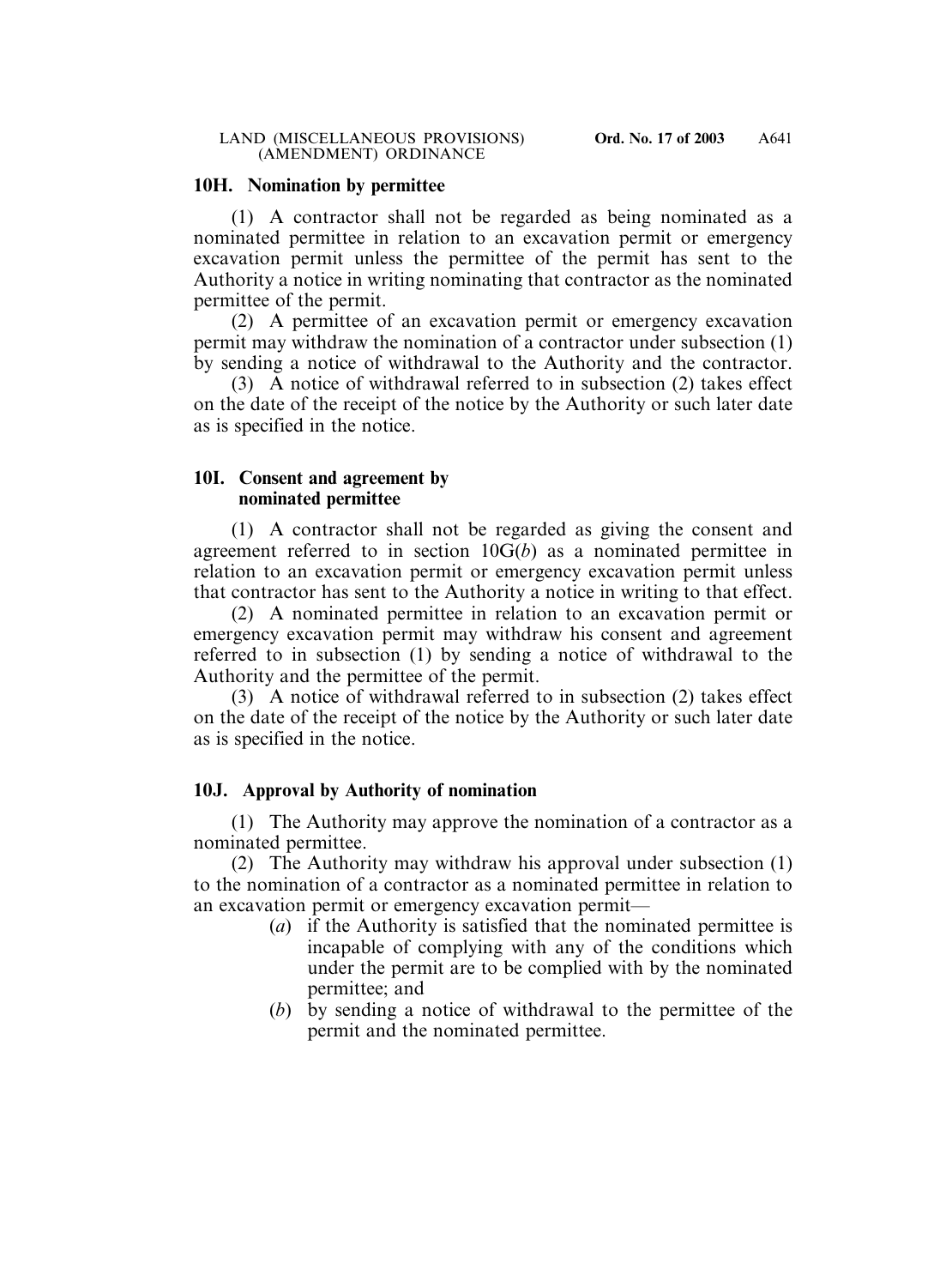(3) A notice of withdrawal referred to in subsection (2) takes effect on the date specified in the notice.

### **10K. Termination of excavation permit or emergency excavation permit**

(1) If there is a breach of any condition of an excavation permit or emergency excavation permit, the Authority may terminate the permit  $b$ v—

- (*a*) serving a notice of the termination to the permittee of the permit and the nominated permittee (if any) in relation to the permit; and
- (*b*) posting a notice of the termination at a conspicuous place on the unleased land to which the permit relates.

(2) An excavation permit or emergency excavation permit is regarded as terminated from the date of the posting of the notice of the termination relating to it under subsection (1)(*b*).

(3) For the avoidance of doubt, it is declared that there shall be no refund of any prescribed fee paid under section  $10A(1)$  or  $(3)$ , or  $10C(4)$  or 10D(5) in respect of or in connection with an excavation permit or emergency excavation permit which is terminated under this section.

(4) Where an excavation permit or emergency excavation permit is terminated, the termination does not affect—

- (*a*) the power of the Authority to require a permittee of the permit to pay the appropriate prescribed fee under section 10C(4) or 10D(5); and
- (*b*) the obligation of the permittee to pay the appropriate prescribed fee as required by the Authority under that section.

### **10L. Refund of daily fee and economic costs paid for extension of excavation permit**

(1) The Authority may refund the whole or any part of the economic costs paid for an extension of an excavation permit if—

- (*a*) the permittee of the permit makes an application—
	- (i) for a refund of the economic costs within one month from the date of the notification of the result of the application for an extension of the excavation permit; and
	- (ii) stating the reasons and setting out the evidence in support of the application; and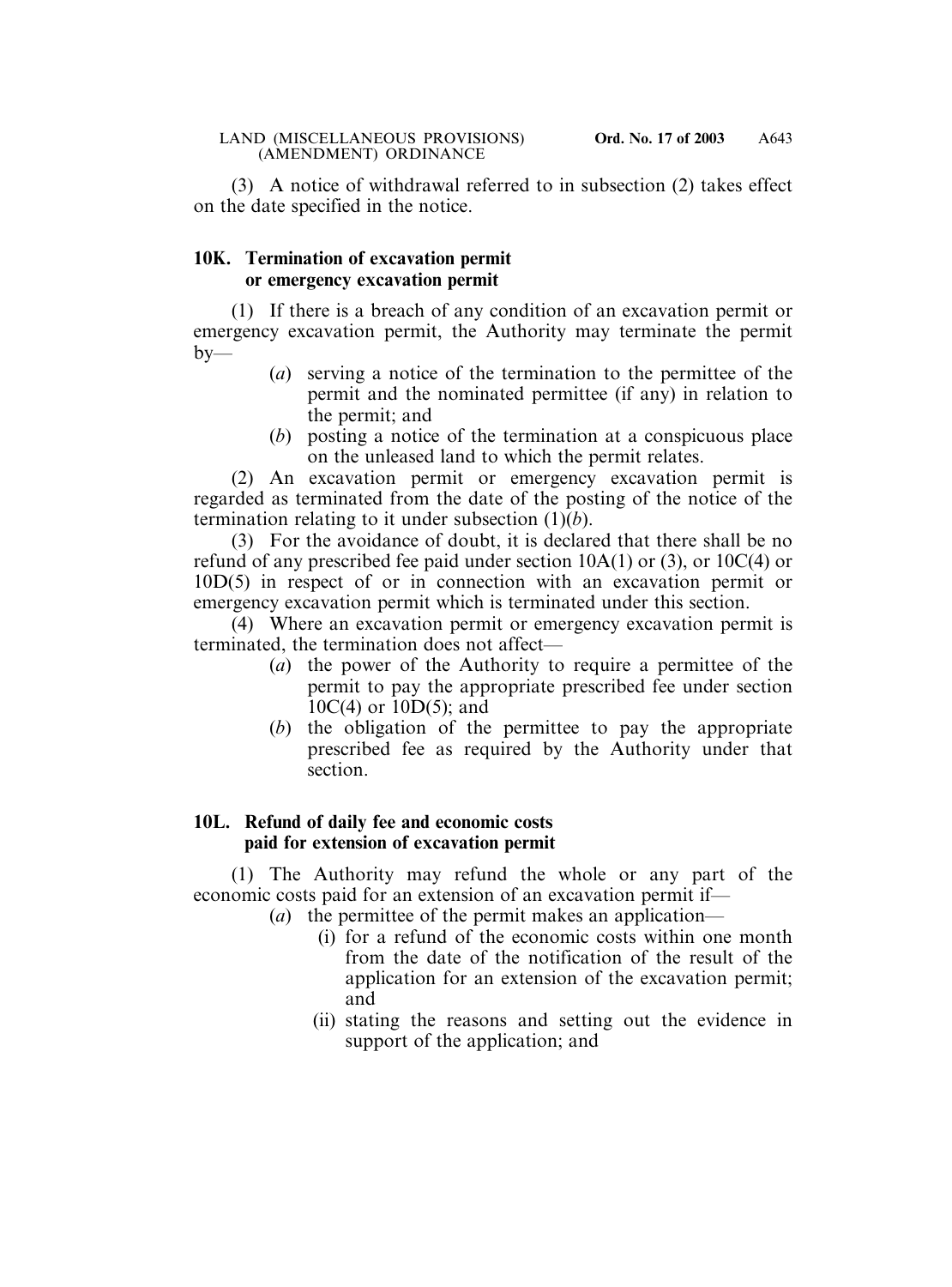- (*b*) the Authority is satisfied that the extension is caused by reasons other than the fault of a permittee of the permit, its contractors and employees, including but not limited to the following—
	- (i) inclement weather which includes the hoisting at the Hong Kong Observatory of—
		- (A) the No. 3 visual storm warning or above;
		- (B) rainstorm warning;
	- (ii) suspension of excavation on order of the Government which is not due to the fault of the permittee, its contractors or employees;
	- (iii) physical condition of the unleased land to which the permit relates and which is not in existence at the time of the application of the permit; and
- (*c*) the Authority is satisfied that the reasons mentioned in paragraph (*b*) hindered the progress of an excavation to which the permit relates.
- (2) Where—
	- (*a*) the permittee of an excavation permit completes an excavation to which the permit relates before the expiry date of the permit or the extended period of the permit;
	- (*b*) the permittee notifies the Authority of the completion of the excavation; and
	- (*c*) the Authority is satisfied that the permittee has reinstated the land to which the permit relates as required by the conditions of the permit,

the Authority may refund a sum which is equivalent to the daily fee and economic costs (if any) paid in respect of the period commencing from the date next following the date of notification of the completion of the excavation and expiring on the expiry date of the permit or the extended period of the permit, as the case may be.

(3) Any refund of daily fee or economic costs under this section shall be paid by the Authority without interest.

(4) In this section, "rainstorm warning" (暴雨警告) means a warning issued by the Director of the Hong Kong Observatory of a heavy rainstorm in, or in the vicinity of, Hong Kong by the use of the heavy rainstorm signal commonly referred to as Amber, Red or Black.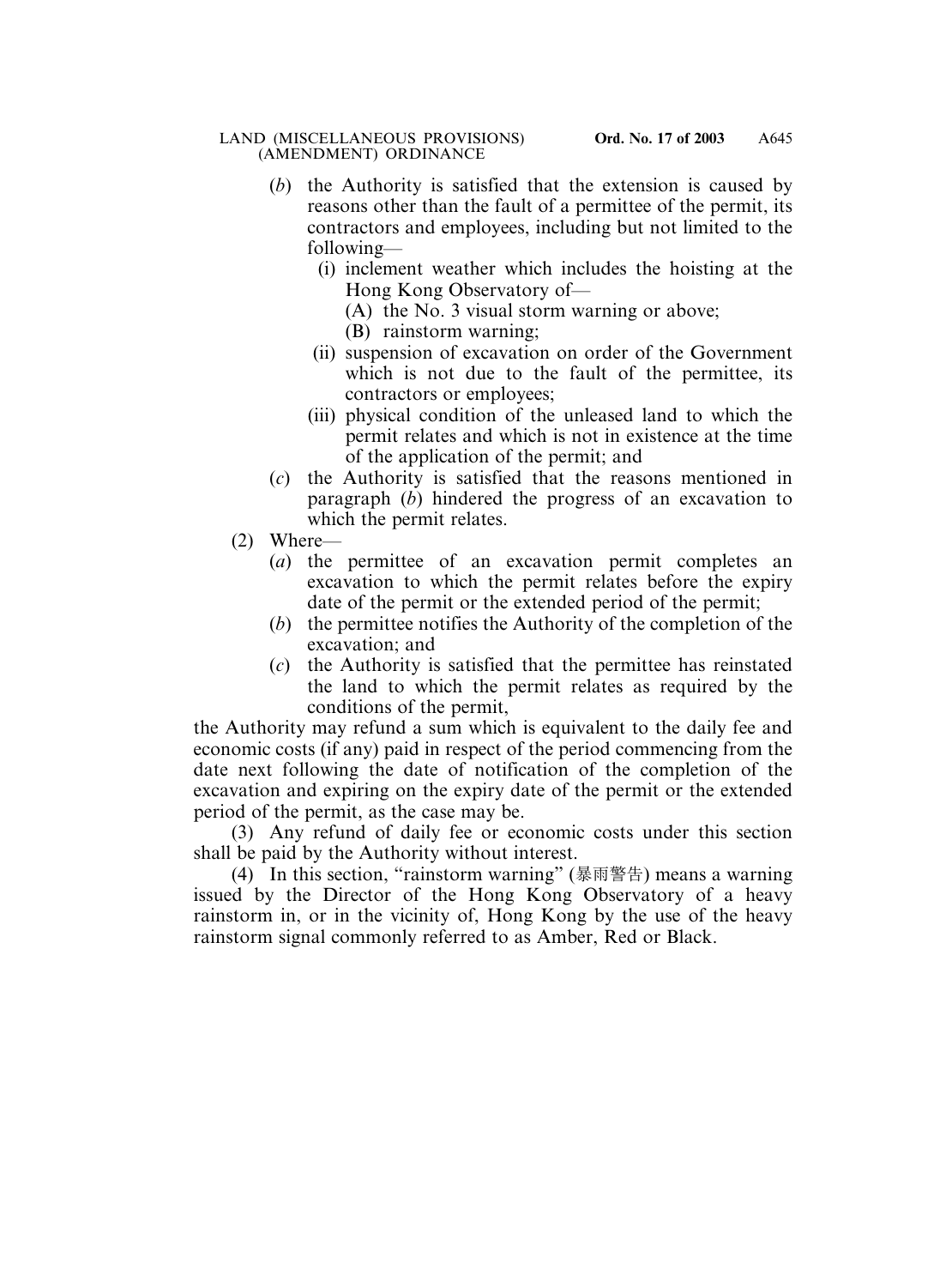### **10M. Review of assessment**

(1) A public officer of the rank of Chief Technical Officer, Engineer or Senior Engineer or a public officer of equivalent rank with engineering qualifications relevant to the excavation concerned (collectively referred to as "the Engineer") in the Highways Department acting as the delegate of the Director of Highways shall make an assessment on—

- (*a*) the duration of an excavation permit if he exercises the Director of Highways' power under section 10A(1);
- (*b*) the duration of the initial period of an emergency excavation according to section  $10C(5)$  if he exercises the Director of Highways' power under section 10C(4);
- (*c*) the duration of an extended period of an excavation permit extended under section 10A(3) if he exercises the Director of Highways' power under that section;
- (*d*) the duration of an extended period of an excavation permit extended under section 10A(4) if he exercises the Director of Highways' power under that section;
- (*e*) the duration of an extended period of an excavation permit extended under section 10D(4) if he exercises the Director of Highways' power under that section;
- (*f*) the duration of an extended period of an excavation permit extended under section 10F(2) if he exercises the Director of Highways' power under that section;
- (*g*) whether an extension is caused by reasons mentioned in section 10L(1)(*b*) if he exercises the Director of Highways' power under section 10L(1);
- (*h*) whether the reasons mentioned in section 10L(1)(*b*) hindered the progress of an excavation to which the excavation permit relates if he exercises the Director of Highways' power under section 10L(1);
- (*i*) whether a permittee has satisfied the matters in section 10L(2)(*a*), (*b*) and (*c*) if he exercises the Director of Highways' power under section 10L(2).

(2) The Engineer who made an assessment under subsection (1) shall serve a notice of the result of his assessment on the permittee concerned.

(3) A permittee who is aggrieved by an assessment made in respect of him under subsection (1) may—

(*a*) within 28 days from the date of service of the notice under subsection (2), apply in writing to a public officer of the rank of Chief Engineer or Government Engineer or a public officer of equivalent rank with engineering qualifications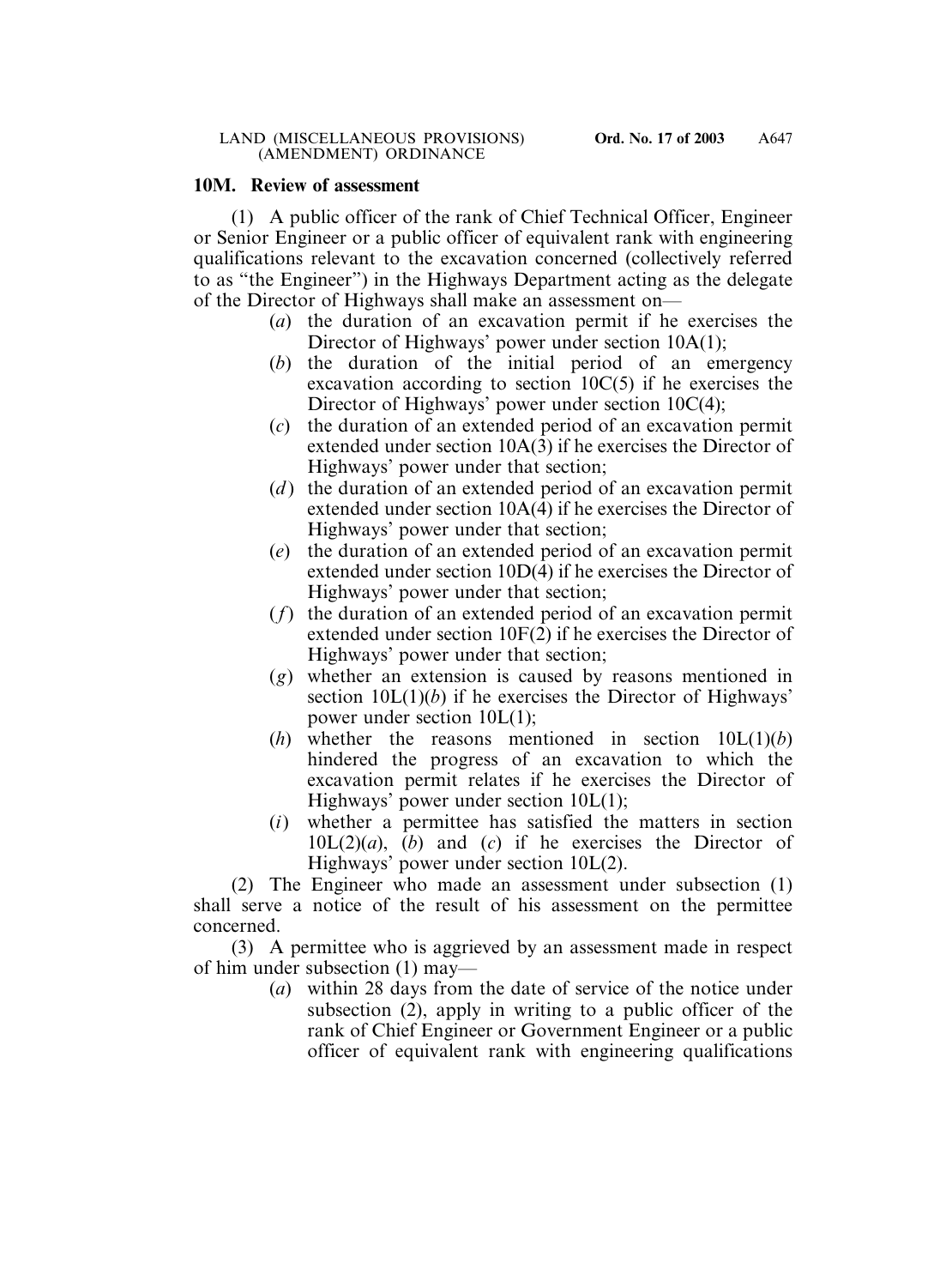relevant to the excavation concerned (collectively referred to as "the Chief Engineer") in the Highways Department for a review of the Engineer's assessment;

(*b*) set out the result of his own assessment in an application made under paragraph (*a*).

(4) On receipt of an application under subsection (3), the Chief Engineer shall review the assessment of the Engineer and serve a notice of the result of his review on the permittee concerned within 28 days from the date of the receipt of the application for review.

- (5) On a review under subsection (4), the Chief Engineer may—
	- (*a*) vary the assessment complained of;
	- (*b*) require a permittee who applied for a review under subsection (3) to pay extra prescribed fee; and
	- (*c*) refund the prescribed fee or any part of the prescribed fee paid by the permittee.

(6) After receipt of an application under subsection (3), if the Chief Engineer fails to serve a notice of the result of his review on the permittee concerned within the time specified in subsection (4), then—

- (*a*) where subsection (3)(*b*) is applicable, the result of the permittee's assessment shall be taken to be the result of the Chief Engineer's review; or
- (*b*) in any other case, the assessment made by the Engineer under subsection (1) on the subject matter of the application shall be taken to be the result of the Chief Engineer's review,

and the Chief Engineer may, in accordance with the result of the review, exercise any of the powers conferred on him under subsection (5).

(7) A permittee who is aggrieved by a decision made in respect of him under subsection (5) may—

- (*a*) within 28 days from the date of service of the notice under subsection (4), apply in writing to the Director of Highways for a review of the Chief Engineer's decision;
- (*b*) set out the result of his own assessment in an application made under paragraph (*a*).

(8) On receipt of an application under subsection (7), the Director of Highways shall notify the Secretary who will set up a Review Board in accordance with section 10O.

(9) The Review Board may fix a time and place for hearing an application for review under subsection (7) and invite the permittee concerned and the Chief Engineer who made the decision complained of to present their case.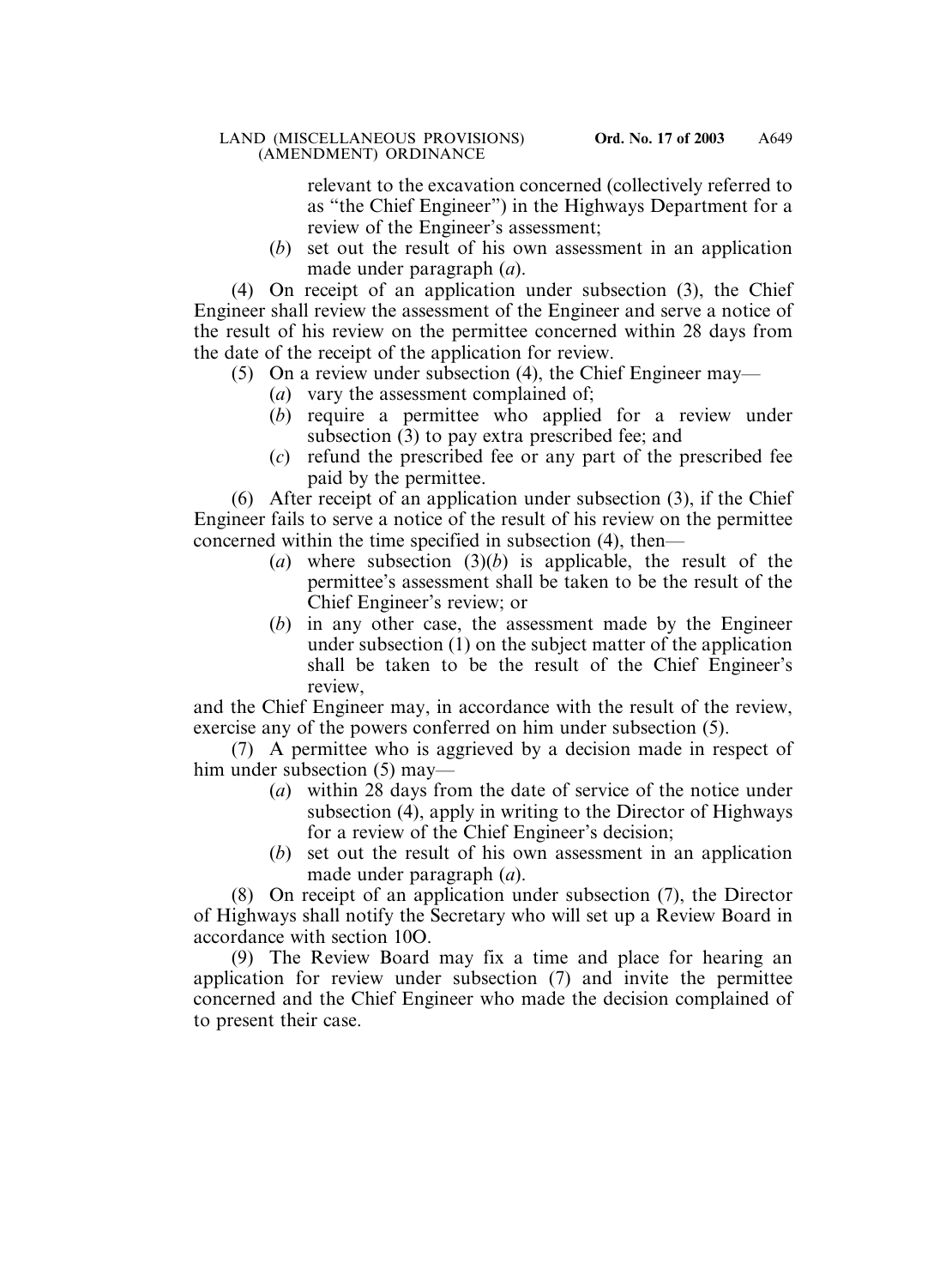(10) A permittee who is invited to appear before a Review Board under subsection (9) may appear in person or may be represented by his authorized representative.

(11) The Director of Highways shall serve a notice of the Review Board's decision on the permittee concerned within 14 days from the date of the decision of the Review Board.

(12) The Director of Highways shall appoint a public officer to be the secretary of the Review Board and the officer shall keep a record of every meeting of the Review Board.

(13) The Review Board may—

- (*a*) vary the decision complained of;
- (*b*) require a permittee who applied for a review under subsection (7) to pay extra prescribed fee; and
- (*c*) refund any prescribed fee or any part of the prescribed fee paid by the permittee.

(14) After receipt of an application under subsection (7), if the Director of Highways fails to serve a notice of the Review Board's decision on the applicant within the time specified in subsection (11), then—

- (*a*) where subsection (7)(*b*) is applicable, the result of the permittee's assessment shall be taken to be the decision of the Review Board; or
- (*b*) in any other case, the decision made by the Chief Engineer under subsection (5) on the subject matter of the application shall be taken to be the decision of the Review Board,

and the Review Board may, in accordance with the decision, exercise any of the powers conferred on it under subsection (13).

(15) Except a decision relating to an assessment made under subsection (1)(*d*), (*g*), (*h*) or (*i*), the following decision shall be final—

- (*a*) any decision made under subsection (13); or
- (*b*) any decision taken to be the decision of the Review Board under subsection (14).

(16) An application for a review of an assessment or decision made under this section does not affect the obligation of a permittee to pay the appropriate prescribed fee as required by the Authority under this Part.

(17) Any payment of extra prescribed fees and refund of prescribed fees or any part thereof under this section shall be paid by a permittee or the Authority, as the case may require, without interest.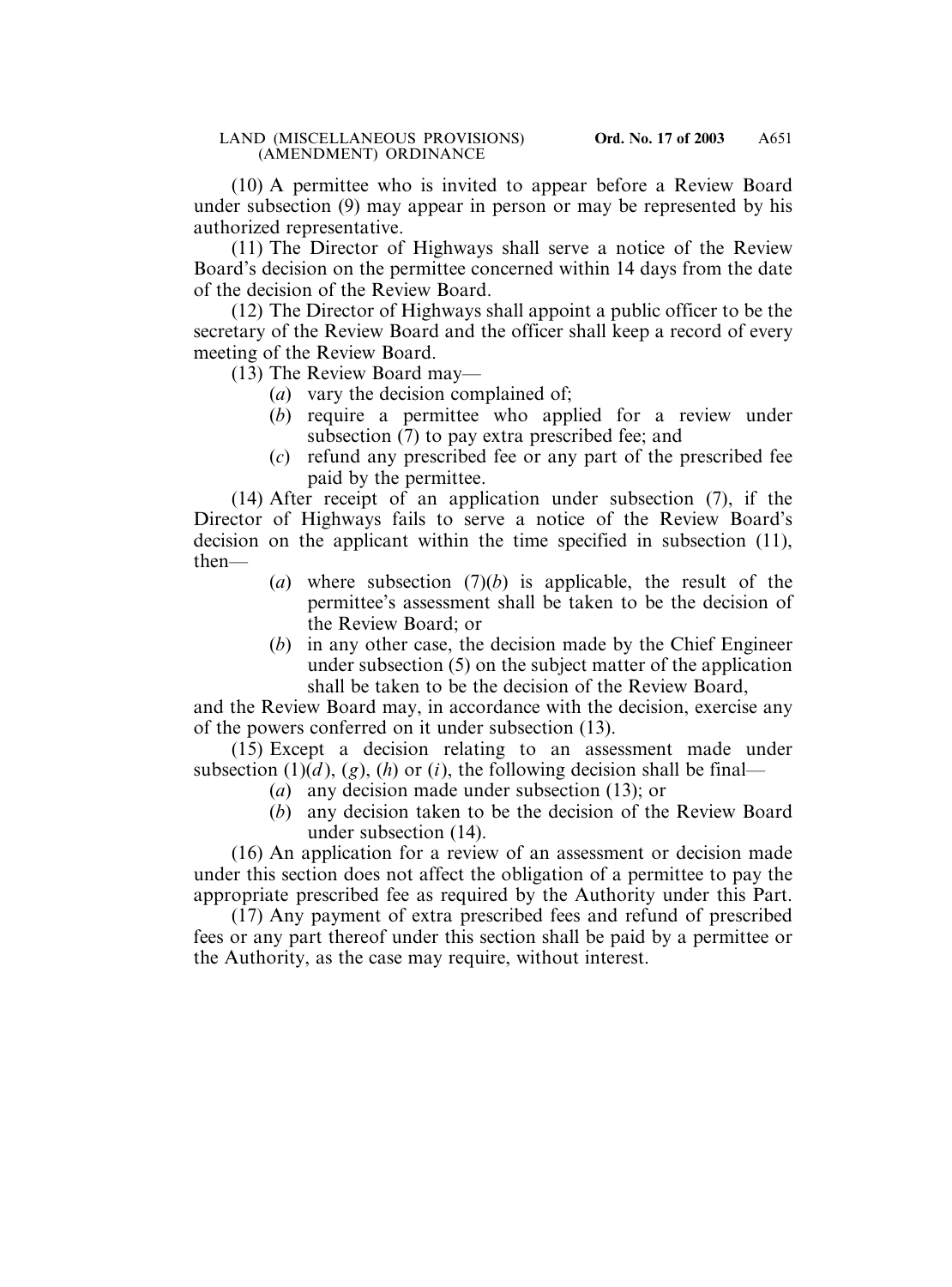### **10N. Review Panel**

(1) The Secretary may appoint a panel of not more than 20 persons ("the Review Panel") whom he considers suitable to sit as members of a Review Board to review the Chief Engineer's decision under section  $10M(5)$ .

(2) The Secretary shall not appoint any public officer to the Review Panel.

(3) A person appointed under subsection (1) shall hold office for a period of 3 years and may—

(*a*) be reappointed;

(*b*) resign by notice in writing served on the Secretary.

(4) A person appointed under subsection (1) shall not hold office for more than 6 consecutive years.

# **10O. Review Board**

(1) On receipt of a notification under section 10M(8), the Secretary shall—

- (*a*) compile a list of the names of members whom he intends to appoint to constitute the Review Board to review the Chief Engineer's decision under section 10M(5);
- (*b*) serve a notice on the members mentioned in paragraph (*a*) requiring them to make a declaration as to whether they have or do not have any direct or indirect interest in the review concerned within 7 days from the date of service of the notice; and
- (*c*) serve a notice on the permittee concerned notifying him the names of the members mentioned in paragraph (*a*) and his right to raise any objection on the appointment of any member on the ground that the member has direct or indirect interest in the review within 7 days from the date of service of the notice.

(2) The objection in subsection  $(1)(c)$  shall be in writing and shall be accompanied by all written statements and other documentary evidence relied upon by the permittee concerned in support of the objection.

(3) After the expiry of the period allowed for the declaration of interest and the raising of objection under subsection (1)(*b*) and (*c*), the Secretary shall, subject to subsections (5) and (6), finalize the composition of the Review Board by appointing 3 or 5 persons (excluding the Chairman) from the list compiled under subsection (1) to constitute the Review Board after taking into consideration the declaration of interest of the members and the objection raised by the permittee concerned.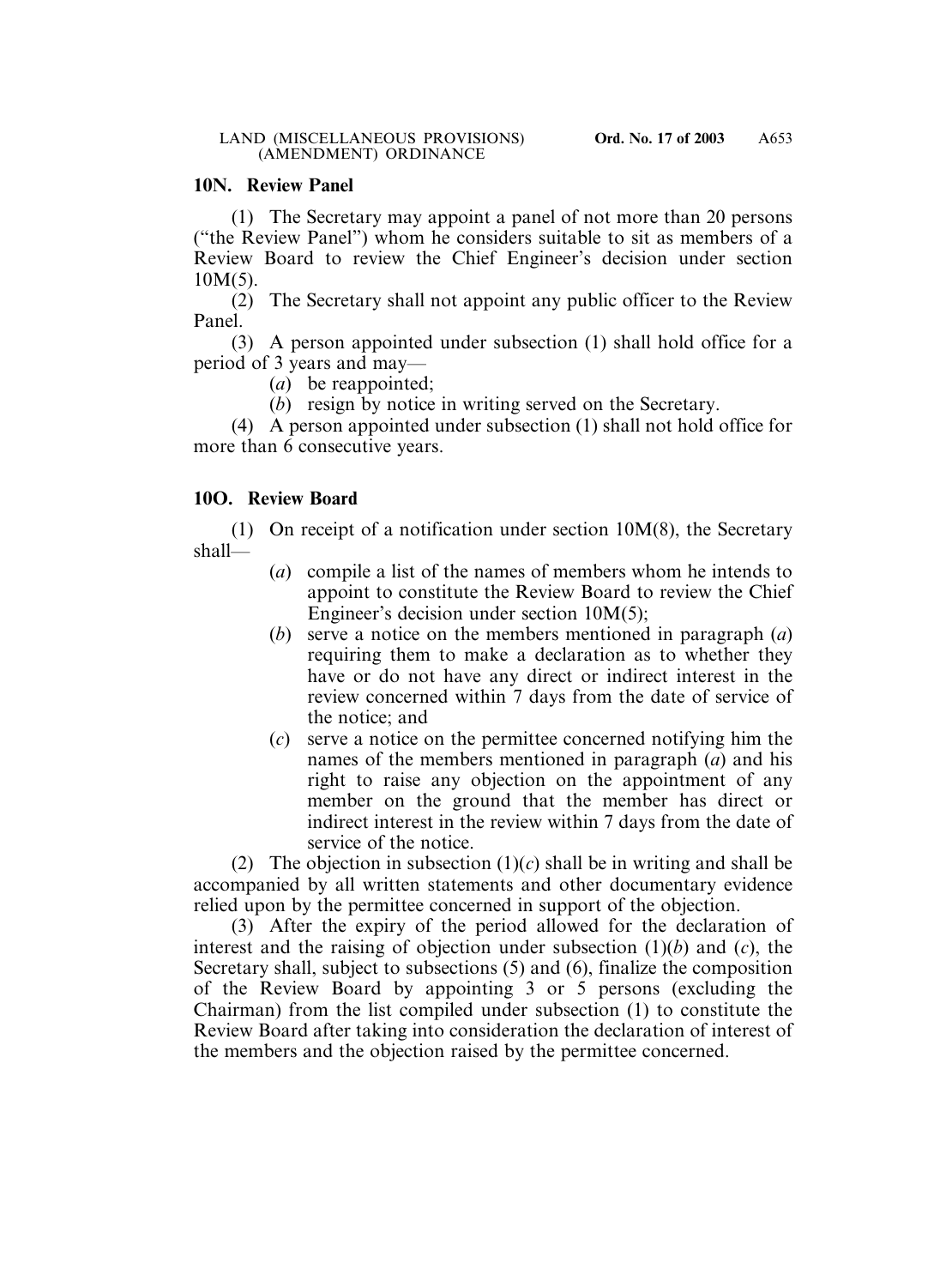(4) The Director of Highways shall be the Chairman of the Review Board.

- (5) For the purpose of subsection (3), the Secretary shall appoint—
	- (*a*) at least one public officer of the rank of Government Engineer or above or a public officer of equivalent rank with engineering qualifications relevant to the excavation concerned from the Highways Department;
	- (*b*) at least one member from the Review Panel; and
	- (*c*) 1 or 3 other persons as he thinks fit.

(6) The majority of the persons constituting a Review Board, excluding the Chairman, shall be persons other than public officers.

(7) If at any time during the review proceedings, it is discovered that any member of the Review Board has a direct or indirect interest in the review concerned, the Chairman may adjourn the proceedings and inform the Secretary.

(8) The Secretary shall terminate the appointment of the member and appoint another member by applying the procedures in subsections (1), (2) and (3) with necessary modification as he thinks fit.

(9) After the appointment of a new member under subsection (8), the Review Board may rehear the application wholly or in part if it is satisfied that it is just to do so.

# **10P. Proceedings of Review Board**

(1) The Review Board shall not proceed to hear an application for a review of the Chief Engineer's decision under section 10M(5) at a hearing other than to adjourn unless all the members appointed under section 10O(3) are present.

(2) All the matters for determination at a hearing of the Review Board shall be decided by a majority of vote of the members present.

(3) The Chairman shall not vote at the hearing of the Review Board.

(4) In case there is an equality of votes, the Chairman shall discharge the Review Board and notify the Secretary.

(5) On receipt of the notification under subsection (4), the Secretary shall apply the procedures in section  $10O(1)$ , (2) and (3) with necessary modification to appoint another Review Board to hear the review concerned.

(6) In case there is an equality of votes at a hearing of the Review Board appointed under subsection (5), then—

(*a*) where section 10M(7)(*b*) is applicable, the result of the permittee's assessment shall be taken to be the decision of the Review Board; or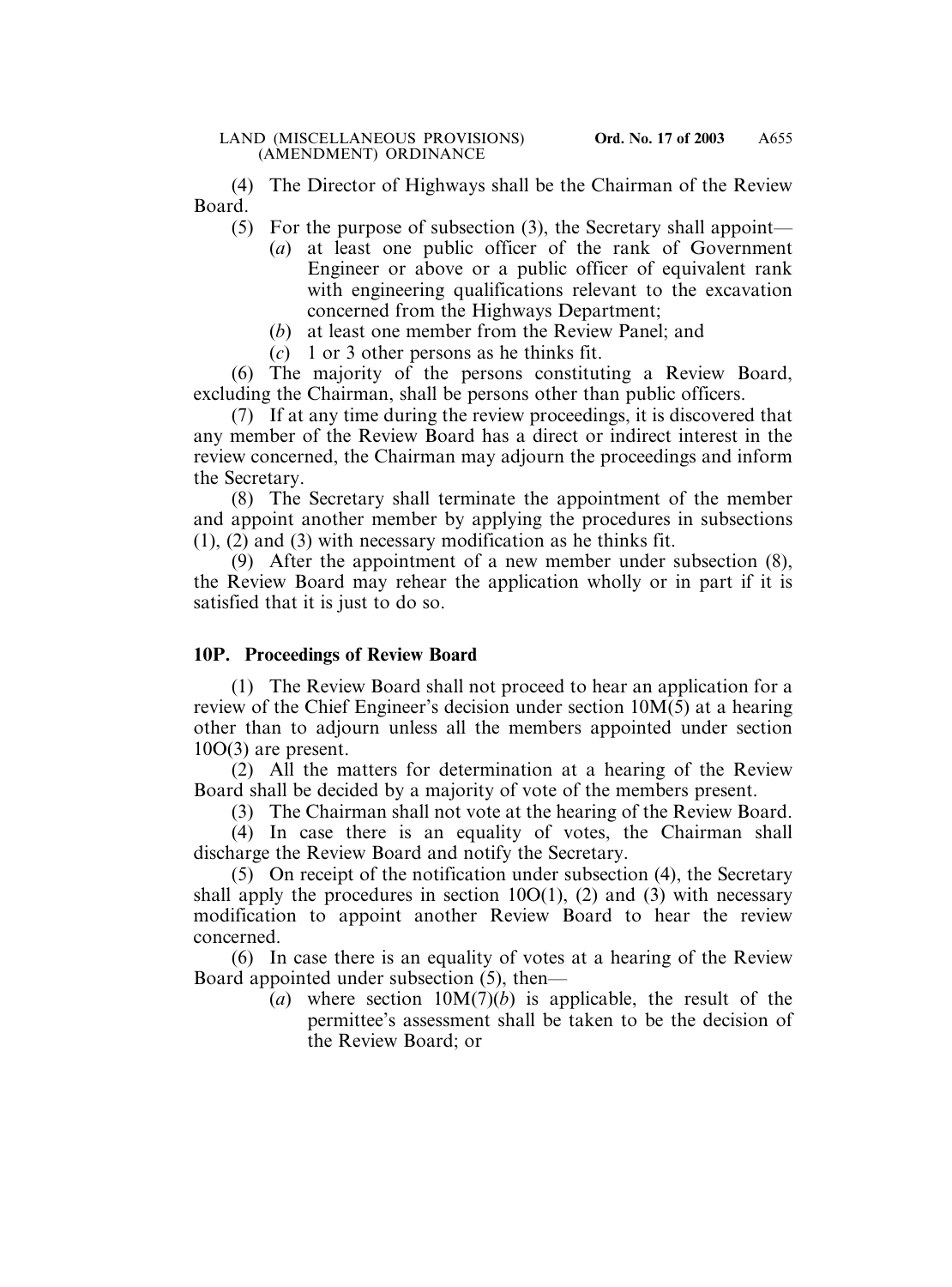(*b*) in any other case, the decision made by the Chief Engineer under section 10M(5) on the subject matter of the application shall be taken to be the decision of the Review Board,

and the Review Board may, in accordance with the decision, exercise any of the powers conferred on it under section 10M(13).

### **10Q. Reinstatement of unleased land after excavation made under an excavation permit**

(1) A permittee of an excavation permit or emergency excavation permit shall, before the expiry or termination of the permit, reinstate and make good the land as required by any condition of the permit.

(2) If any unleased land is not reinstated and made good in accordance with subsection (1)—

- (*a*) before the expiry or termination of the permit; or
- (*b*) as required by any condition of the permit,

the Authority may carry out such work as he considers necessary to reinstate and make good the land, and any other land the reinstatement and making good of which is, in his opinion, necessary in consequence of the excavation, notwithstanding that the work for the carrying out of which the excavation was made have not been completed.

- (3) The Authority may recover from the permittee—
	- (*a*) the cost of any work carried out by the Authority under subsection (2); and
	- (*b*) the cost of any work carried out by the Authority to reinstate and make good any unleased land if the necessity for such work—
		- (i) arises within 12 months after the completion of work for the reinstatement and making good of the land under this section; and
		- (ii) is attributable to any fault on the part of such permittee or his servants or agents.

(4) For the avoidance of doubt, it is declared that any work carried out under subsection (2) shall not be regarded as an excavation for the purpose of this Ordinance.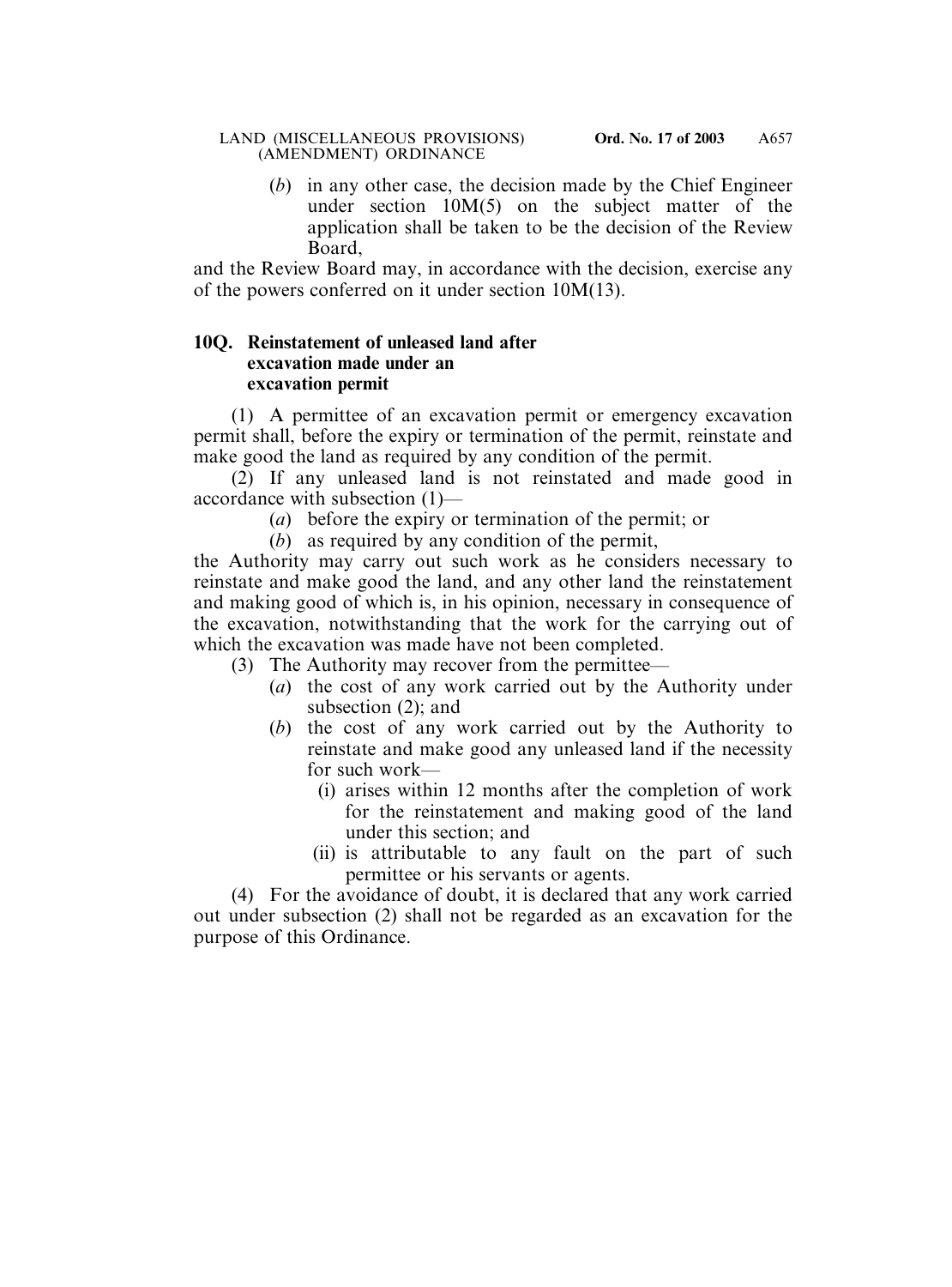### **10R. Reinstatement of unleased land after excavation made under a lease, licence, etc.**

(1) Any person who makes or maintains an excavation under and in accordance with a lease, licence, deed of appropriation, memorandum of appropriation or an engineering conditions for land allocation issued by the Director of Lands shall reinstate and make good the land as required by any condition of the lease, licence, deed of appropriation, memorandum of appropriation or engineering conditions for land allocation, as the case may be.

(2) If any unleased land is not reinstated and made good in accordance with subsection (1), the Director of Lands may carry out such work as he considers necessary to reinstate and make good the land, and any other land the reinstatement and making good of which is, in his opinion, necessary in consequence of the excavation, notwithstanding that the works for the carrying out of which the excavation was made have not been completed.

(3) The Director of Lands may recover from the person mentioned in subsection (1) the cost of any work carried out by the Director under subsection  $(2)$ .

(4) For the avoidance of doubt, it is declared that any work carried out under subsection (2) shall not be regarded as excavation for the purpose of this Ordinance.

### **10S. Provision of safety facilities in connection with excavation**

If any condition of an excavation permit or emergency excavation permit requiring the provision of facilities for the safety or convenience of the public is contravened, the Authority may provide such facilities and recover the cost thereof from the permittee of the permit.

### **10T. Provision of safety precautions and support**

(1) The permittee and nominated permittee of an excavation permit or emergency excavation permit shall—

(*a*) adopt all necessary safety precautions to protect the public or any person making or maintaining an excavation to which the permit relates from any danger or injury;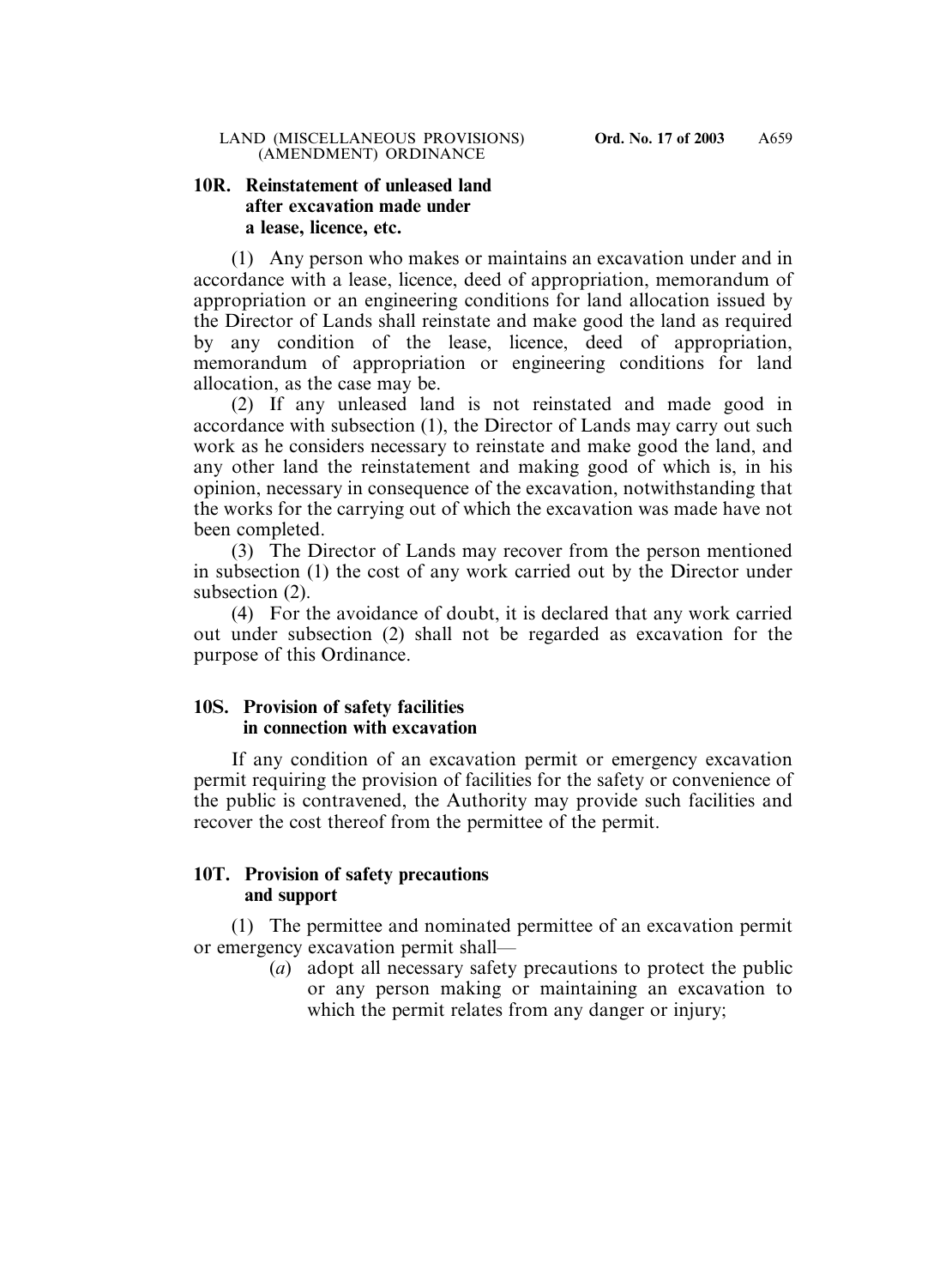(*b*) provide adequate support for the structural stability of buildings, roads, slopes, structures, pipes, lighting posts, utility services or similar installations adjacent to the excavation so as to prevent the public or any person from being endangered by a fall or displacement of earth, rock or other material.

(2) Where there is a permittee and no nominated permittee and subsection (1) is contravened, the permittee shall be guilty of an offence and shall be liable on conviction to a fine of \$200,000.

(3) Where there is a permittee and a nominated permittee and subsection (1) is contravened, both the permittee and the nominated permittee shall each be guilty of an offence and shall each be liable on conviction to a fine of \$200,000.

(4) It is a defence in a proceeding against a person for an offence under subsection (2) or (3) if the person charged shows that he took all reasonable steps and exercised all due diligence to avoid committing the offence.

(5) A court may, in making a decision on the defence provided under subsection (4), take into consideration that a person charged with an offence under subsection (2) or (3) has—

- (*a*) hired a competent person to supervise the excavation concerned;
- (*b*) a documented system for supervising the excavation concerned, including but not limited to a system which— (i) is managed by a competent person; and
	- (ii) requires inspection of the excavation to ensure compliance with duties imposed under subsection (1) and record of such inspection;
- (*c*) a documented system to ensure his contractor complies with the duties imposed under subsection (1);
- (*d*) taken other reasonable steps.

(6) For the purpose of subsection (5), "competent person" (合資格人  $\pm$ ) means a person who is registered as—

- (*a*) a registered architect under the Architects Registration Ordinance (Cap. 408);
- (*b*) a registered professional engineer under the Engineers Registration Ordinance (Cap. 409) and is within a discipline which is relevant to the excavation concerned or the works within that excavation;
- (*c*) a registered professional surveyor under the Surveyors Registration Ordinance (Cap. 417) and is within a discipline which is relevant to the excavation concerned or the works within that excavation; or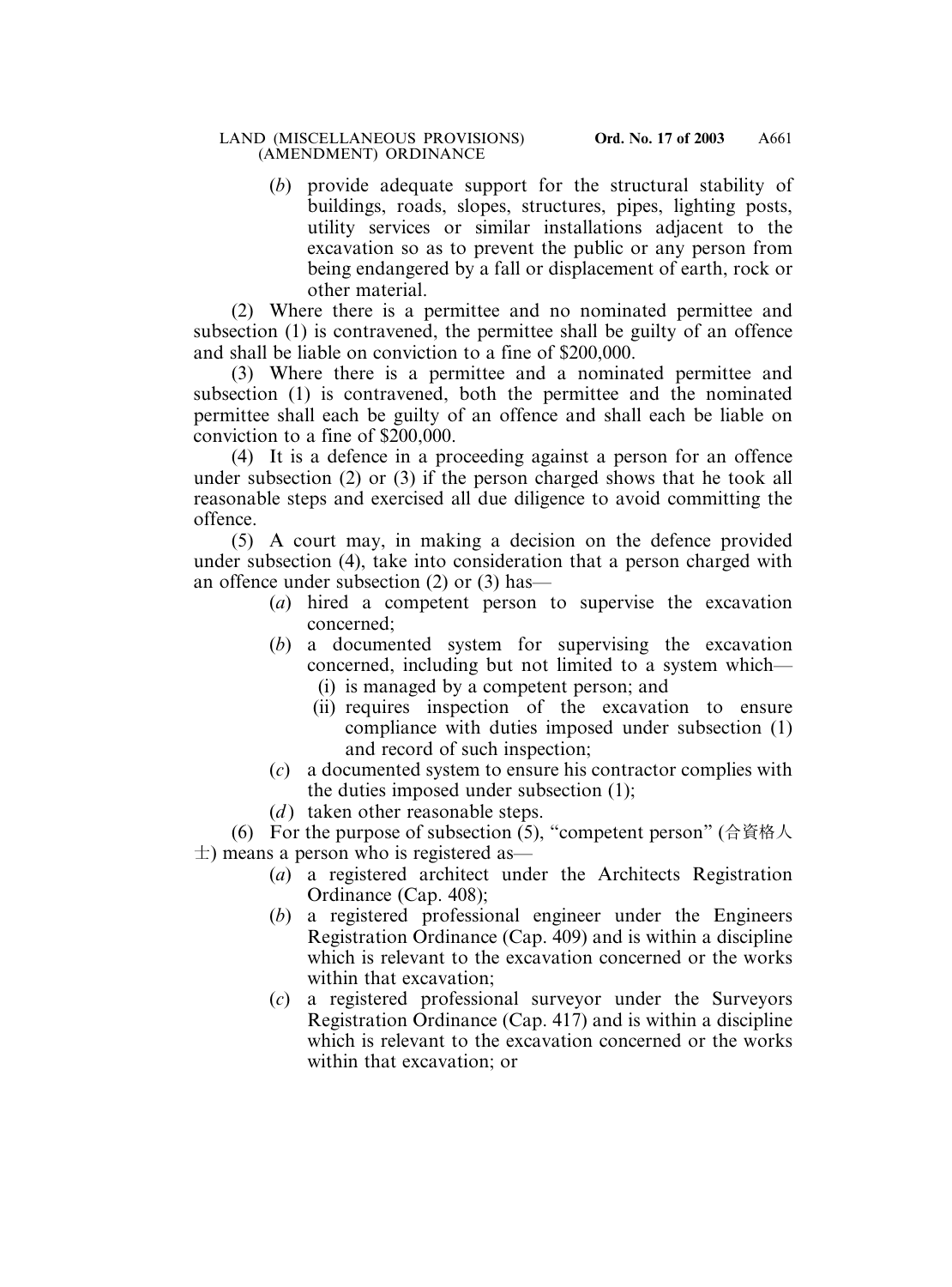- (*d*) a safety officer under the Factories and Industrial Undertakings (Safety Officers and Safety Supervisors) Regulations (Cap. 59 sub. leg. Z) and—
	- (i) where subsection  $(5)(a)$  is applicable, has at least 3 years experience in supervising excavation which is similar to the excavation concerned; or
	- (ii) where subsection  $(5)(b)(i)$  is applicable, has at least 3 years experience in managing documented system which is similar to the system described in that subsection.

### **10U. Designation of strategic street, sensitive street and remaining street**

(1) The Director of Highways may, by notice published in the Gazette—

- (*a*) designate any street or part of a street as a strategic street, a sensitive street or a remaining street after taking into consideration the economic costs of traffic delay in a carriageway caused or likely to be caused by an excavation carried out on the street; and
- (*b*) amend or revoke any such designation.

(2) For the avoidance of doubt, it is declared that a notice published under subsection (1) is not subsidiary legislation.

# **10V. Service of notice**

A notice (howsoever described) which under this Part is required to be, or may be, sent or served to or on a person (howsoever described) other than the Authority shall, in the absence of evidence to the contrary, be deemed to be so sent or served if—

(*a*) in the case of an individual, it is—

- (i) delivered to him;
- (ii) left at his last known address for service, or at his last known place of residence or business, in Hong Kong;
- (iii) sent by post to him at his last known address for service, or at his last known postal address, in Hong Kong; or
- (iv) sent by telex, facsimile transmission or other similar method to him at his last known address for service, or at his last known postal address, or at his last known place of residence or business, in Hong Kong;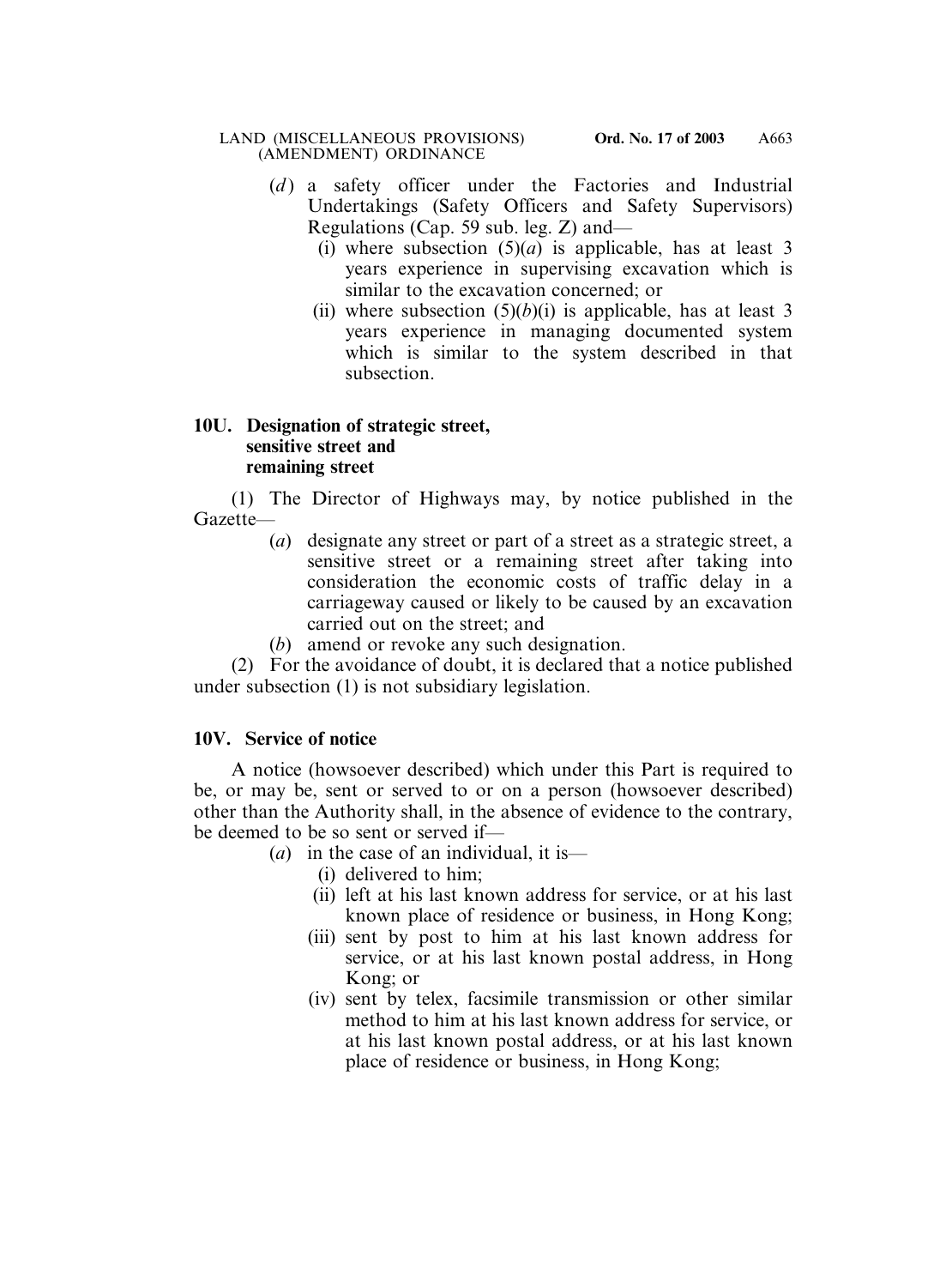- (*b*) in the case of a company, it is—
	- (i) given to or served on a director or manager of the company;
	- (ii) left at the company's last known address for service, or at its last known place of business, in Hong Kong;
	- (iii) sent by post to the company at its last known address for service, or at its last known postal address, in Hong Kong; or
	- (iv) sent by telex, facsimile transmission or other similar method to the company at its last known address for service, or at its last known postal address, or at its last known place of business, in Hong Kong;
- (*c*) in the case of a partnership, it is—
	- (i) delivered, left or sent in accordance with paragraph (*a*) in respect of any partner who is an individual; or
	- (ii) given, left or sent in accordance with paragraph (*b*) in respect of any partner which is a company;
- (*d*) in the case of a person ("attorney") holding a power of attorney under which the attorney is authorized to accept service in respect of another person on whom it is required to be so sent or served, it is—
	- (i) where the attorney is an individual, delivered, left or sent in accordance with paragraph (*a*);
	- (ii) where the attorney is a company, given, left or sent in accordance with paragraph (*b*);
	- (iii) where the attorney is a partnership, delivered, left or sent in accordance with paragraph (*a*) in respect of any partner who is an individual; or
	- (iv) where the attorney is a partnership, given, left or sent in accordance with paragraph (*b*) in respect of any partner which is a company.".

# **5. Section added**

The following is added—

### "**16C. Certificate of record of information produced from Authority's computer systems**

(1) In any proceedings under this Ordinance before a court or magistrate, a document purporting—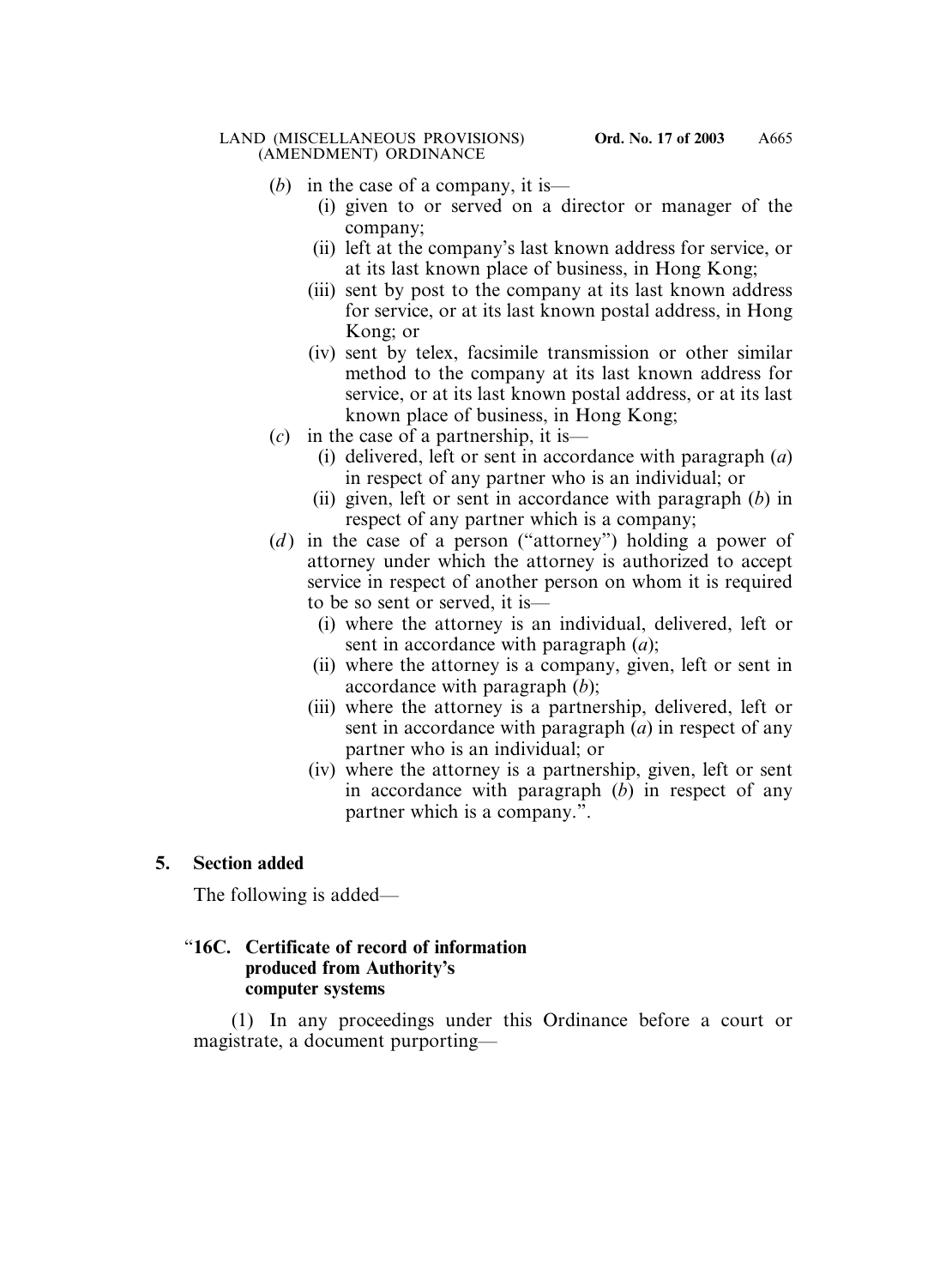- (*a*) to be a copy of a record of any information produced from any of the computer systems of the Authority; and
- (*b*) to be certified by the Authority as being such a copy,

shall be admitted in evidence on its production without further proof.

(2) Where a document is admitted in evidence under subsection  $(1)$ —

- (*a*) the court or magistrate before which it is produced shall, until the contrary is proved, presume that—
	- (i) the document is a true copy of the record of information referred to in subsection  $(1)(a)$ ;
	- (ii) it was properly certified by the Authority for the purposes of subsection (1)(*b*); and
	- (iii) the record was duly made at the time (if any) referred to in the document as that at which it was made; and
- (*b*) the document is prima facie evidence of the contents of the information referred to in subsection (1)(*a*).

(3) Where a document is admitted in evidence under subsection (1), the court or magistrate before which or whom it is produced may, if it or he thinks fit, on its or his own motion or on the application of any party to the proceedings in question, summon the person who purports to have certified the document for the purpose of subsection (1)(*b*) and examine him as to its subject matter.".

### **6. No claim to lie against Government, Authority or Secretary for the Environment, Transport and Works**

Section 18 is amended—

- (*a*) in subsection (1), by repealing "8 or 12" and substituting "10, 10A, 10B, 10C, 10D, 10E, 10F, 10J, 10K, 10L, 10M, 10O, 10P, 10Q, 10R, 10S, 10U, 12 or 18C";
- (*b*) by adding—

"(1A) Neither the Government nor the Secretary for the Environment, Transport and Works shall be liable for any loss or damage suffered by any person in consequence of anything done under section 10N, 10O or 10P.".

# **7. Section added**

The following is added—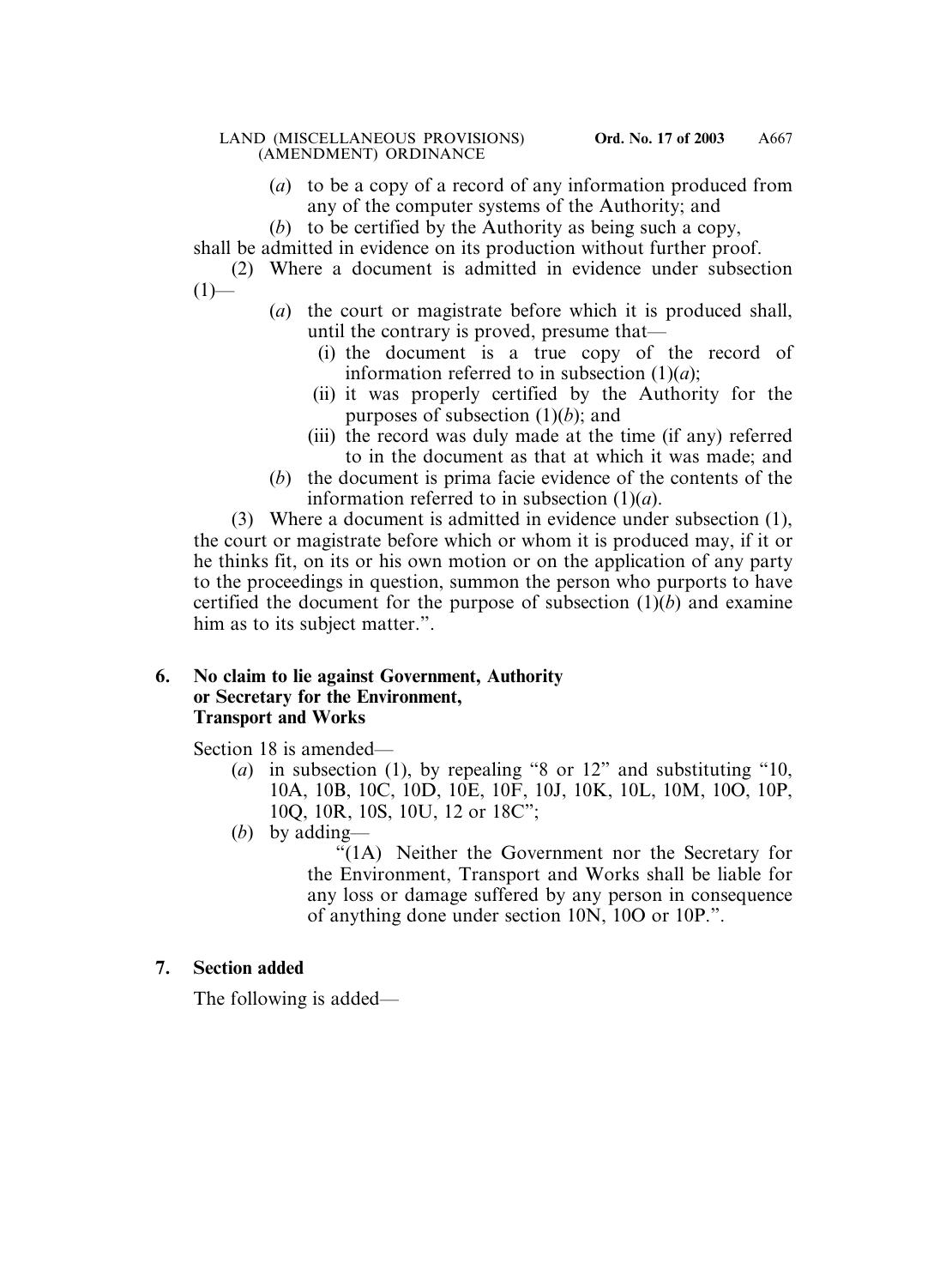### "**18B. Appeals against decision**

(1) A person who is aggrieved by a decision of the Review Board made in respect of him under section 10M(13) relating to an assessment made under section  $10M(1)(d)$ , (g), (h) or (i) may appeal to the Administrative Appeals Board.

(2) An appeal made under subsection (1) shall be made within 28 days from the date of service of a notice of the decision on the aggrieved person.

(3) Any prescribed fee determined to be refunded to an aggrieved person pursuant to a decision of the Administrative Appeals Board shall be paid by the Director of Highways and without interest.

### **18C. Authority**'**s power to specify time limit and newly constructed street**

(1) The Authority may, by notice published in the Gazette, specify—

- (*a*) the time limit for the submission of an application for—
	- (i) the issue of an excavation permit or emergency excavation permit in relation to an excavation or any class of excavation; or
	- (ii) the extension of the period for which an excavation permit is valid in relation to an excavation or any class of excavation;
- (*b*) a street or any class of streets as a newly constructed street or a class of newly constructed streets and the duration for which and the extent to which such street or such class of streets, as the case may be, shall not be used for any excavation.

(2) For the avoidance of doubt, it is declared that a notice published under subsection (1) is not subsidiary legislation.".

# **8. Regulations**

Section 19 is amended—

- (*a*) by renumbering it as section 19(1);
- (*b*) by adding—

"(2) Any fees prescribed by regulations made under this section may—

(*a*) be fixed at a level which provides for the recovery of—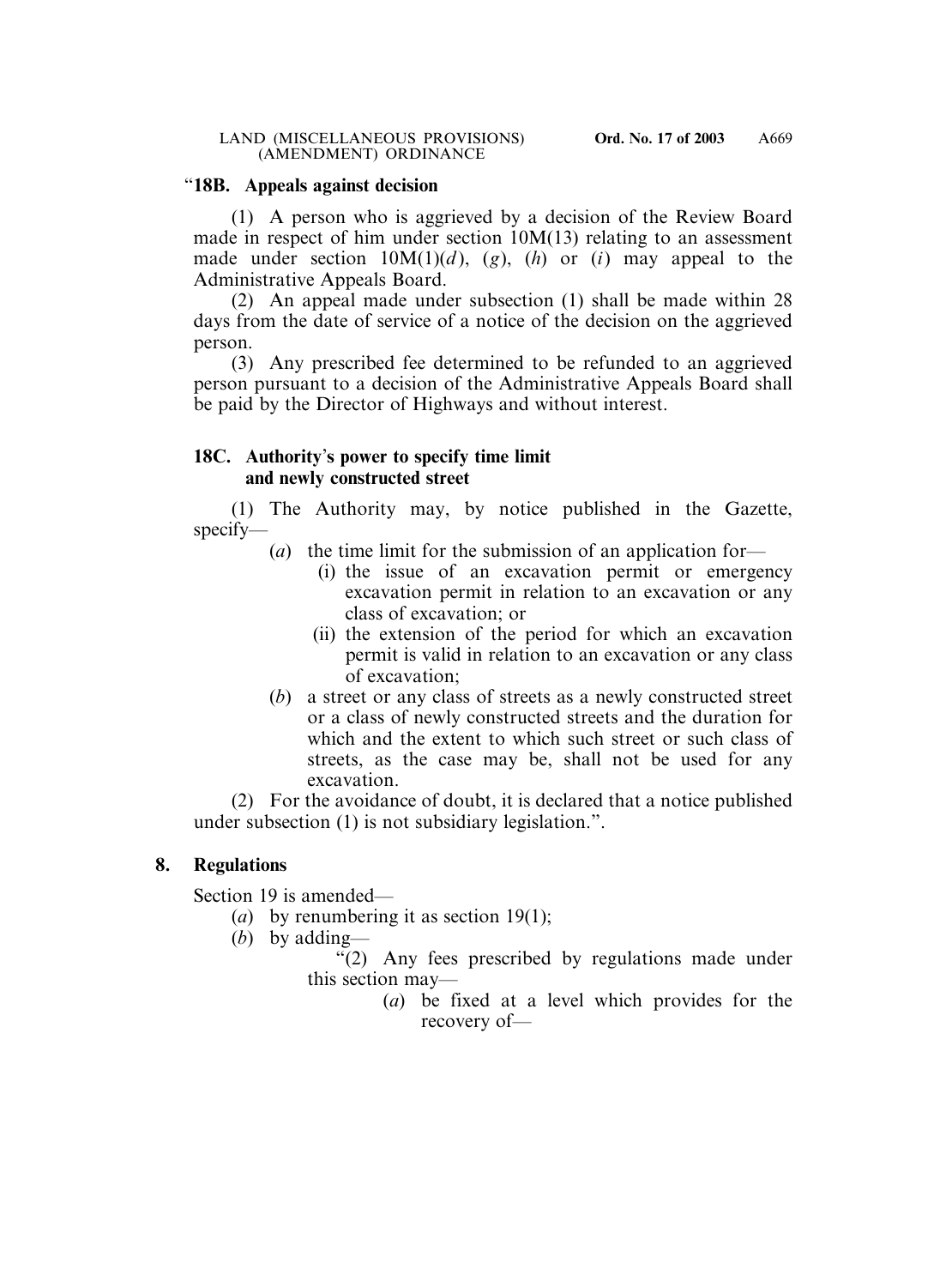- (i) expenditure incurred or likely to be incurred by the Government in relation generally to the administration, regulation and control of matters to which this Ordinance relates; and
- (ii) economic costs of traffic delay in a carriageway caused or likely to be caused by excavations on streets;
- (*b*) provide for the payment of different fees in respect of matters or cases or streets of different classes or descriptions; and
- (*c*) provide for the payment of fees to be calculated in any manner specified in the regulations.".

# **9. Designated Authorities**

The Schedule is amended—

- (*a*) within the square brackets, by repealing "s. 3" and substituting "ss.  $3 & 8$ ":
- (*b*) by repealing the entries in relation to sections 7(2) and (3), 8(2),  $(3)$  and  $(5)$ ,  $9(2)$  and  $(3)$  and 10 and substituting—

| " $7(2)$ and | Urban area.                    | Director of Lands.                     |
|--------------|--------------------------------|----------------------------------------|
| 7(3)         | New Territories,<br>except New | Director of Highways<br>in the case of |
|              | Kowloon.                       | unleased land which                    |
|              |                                | is a street; or the                    |
|              |                                | Director of Lands in                   |
|              |                                | the case of unleased                   |
|              |                                | land, other than                       |
|              |                                | streets.                               |
| 2A(3)        | Urban area                     | Director of Highways                   |
| 10(8)        | and New                        | in the case of                         |
| 10A(1)       | Territories.                   | unleased land which                    |
| 10A(3)       |                                | is a street; or the                    |
| 10A(4)       |                                | Director of Lands in                   |
| 10B(1)       |                                | the case of unleased                   |
| 10B(2)       |                                | land, other than                       |
| 10C(1)       |                                | streets.".                             |
| 10C(3)       |                                |                                        |
| 10C(4)       |                                |                                        |
| 10C(5)       |                                |                                        |
| 10C(7)       |                                |                                        |
| 10D(1)       |                                |                                        |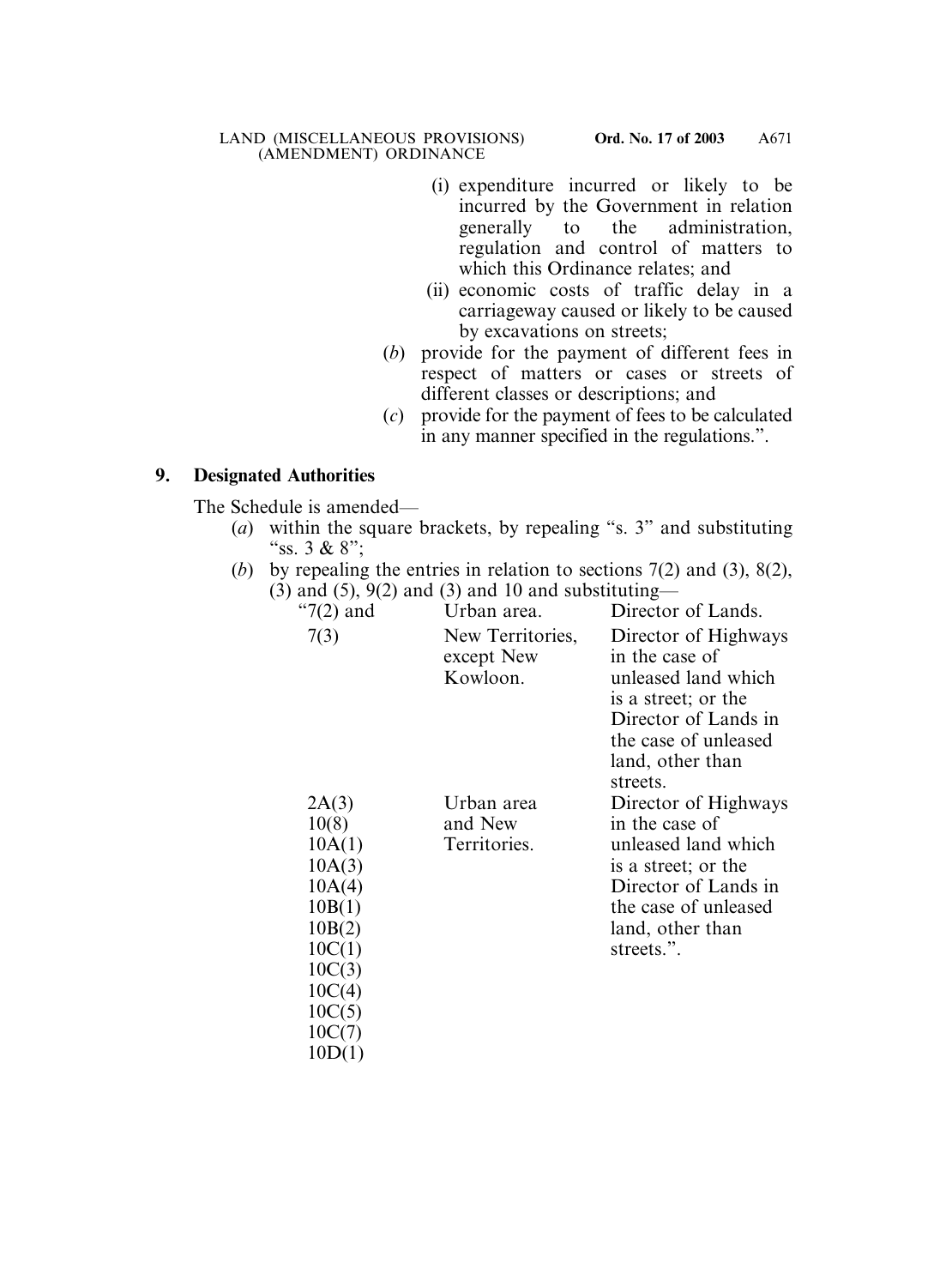10D(3) 10D(4) 10D(5) 10E(1) 10E(2) 10E(3) 10F(1) 10F(2) 10F(3) 10F(4) 10G(*c*) 10H(1) 10H(2) 10H(3) 10I(1) 10I(2) 10I(3)  $10J(1)$  $10J(2)$  $10K(1)$  $10K(4)$  $10L(1)$  $10L(2)$  $10L(3)$ 10M(16) 10M(17) 10Q(2)  $10Q(3)$ 10S 10V 16C(1)  $16C(2)$  and 18C(1)

#### **10. Transitional provisions**

(1) Notwithstanding anything contained in this Ordinance, the preamended Ordinance shall continue to apply to an excavation in unleased land which is being made or maintained or is to be made or maintained pursuant to—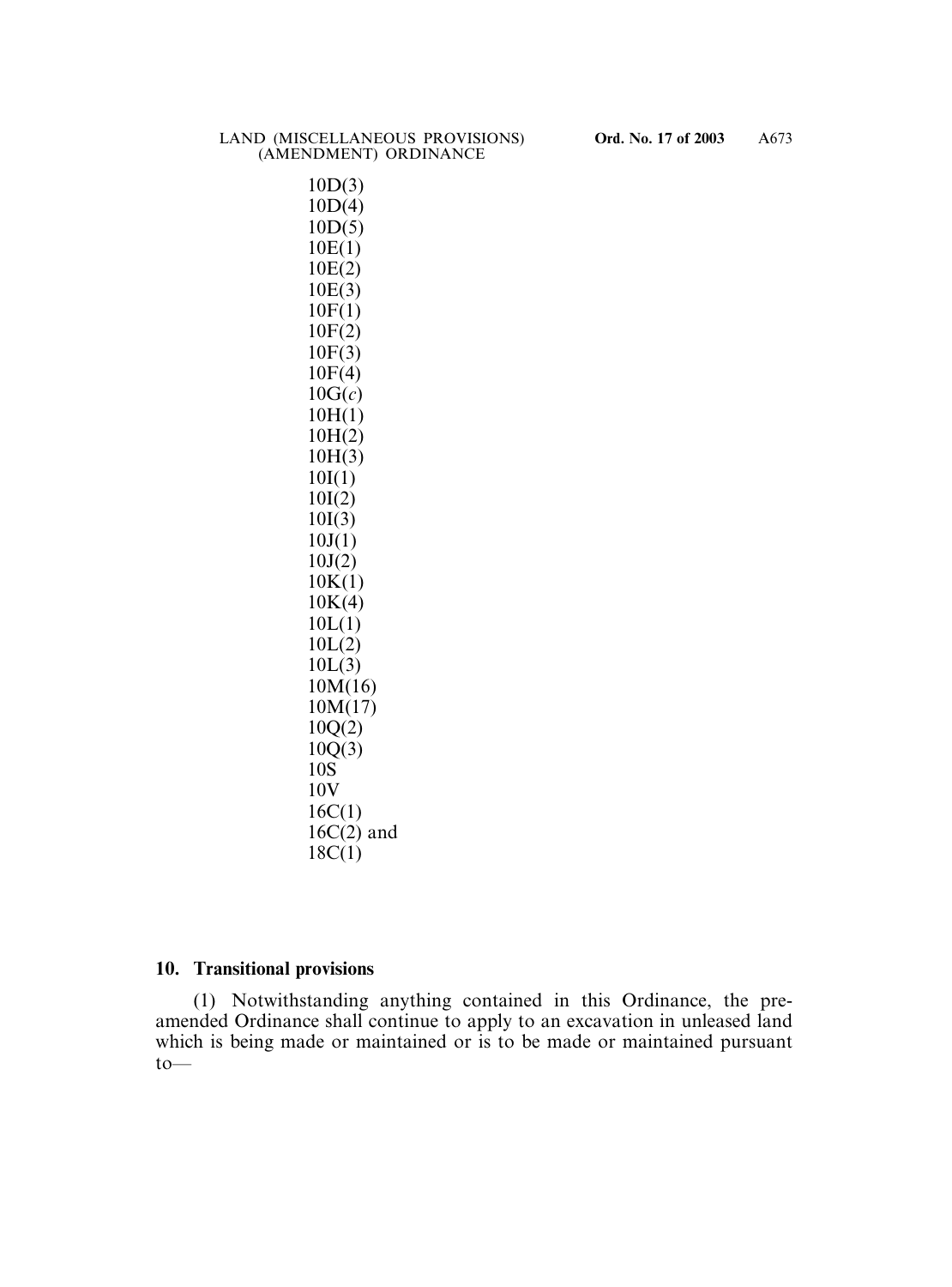- (*a*) an excavation permit or an extension in respect of an excavation permit which is in force immediately before or on the commencement date and continues in force after the commencement date; or
- (*b*) an excavation permit or an extension in respect of an excavation permit the application for the issue or the grant of which is made before the commencement date and which is issued or granted on or after the commencement date.

(2) Where immediately before the commencement date, an application has been made under the pre-amended Ordinance for the issue of or the grant of an extension in respect of an excavation permit, the application is to continue to have effect and is to be dealt with in all respects as if this Ordinance had never been enacted.

(3) For the purpose of this section—

- "commencement date" (生效日期) means the day appointed under section  $1(2)$ as the day on which this Ordinance comes into operation;
- "excavation permit" (挖掘准許證) has the same meaning as in section 2 of the pre-amended Ordinance;
- "pre-amended Ordinance" (未經修訂的條例) means the Land (Miscellaneous Provisions) Ordinance (Cap. 28) which is in force immediately before the commencement date.".

# **Consequential Amendments**

# **Land (Miscellaneous Provisions) Regulations**

# **11. Regulation added**

The Land (Miscellaneous Provisions) Regulations (Cap. 28 sub. leg.) is amended by adding—

### "**3A. Fees relating to excavation permits or emergency excavation permits**

(1) The fee payable for the issue under section 10A(1) of the Ordinance of, or extension under section 10A(3) or 10D(4) of the Ordinance in respect of, an excavation permit shall be—

(*a*) where the permit relates to an excavation in unleased land which is a street maintained by the Highways Department, that specified in column 3 of Part I of Schedule 3 against the applicable description in column 2 of that Part;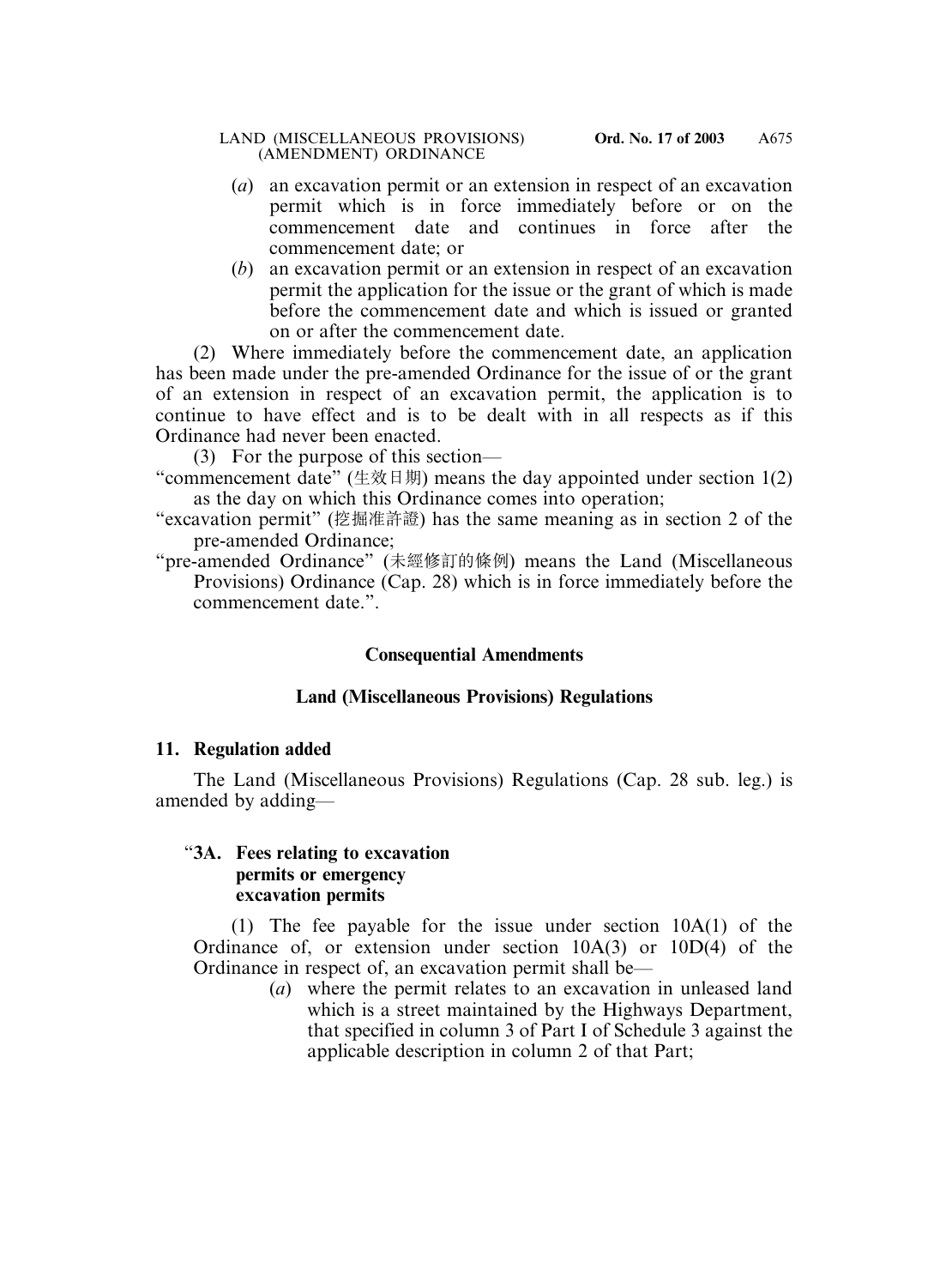(*b*) where the permit relates to an excavation in unleased land, other than any street maintained by the Highways Department, that specified in column 3 of Part II of Schedule 3 against the applicable description in column 2 of that Part.

(2) The fee payable for an emergency excavation made or maintained during the initial period referred to in section 10C(4) of the Ordinance shall be that specified in column 3 of Part III of Schedule 3 against the applicable description in column 2 of that Part.".

# **12. Schedule 1 amended**

Schedule 1 is amended, in Part II, by repealing item 3.

# **13. Schedule 2 amended**

Schedule 2 is amended, in Part II, by repealing item 3.

# **14. Schedule 3 added**

The following is added—

### "SCHEDULE 3 [reg. 3A]

### **FEES**

### PART I

#### FEES PAYABLE IN RESPECT OF EXCAVATION PERMITS RELATING TO EXCAVATIONS IN UNLEASED LAND WHICH IS A STREET MAINTAINED BY THE HIGHWAYS DEPARTMENT

| Item | Description                                                                                          | Fee                                                                                                                                                                                                     |
|------|------------------------------------------------------------------------------------------------------|---------------------------------------------------------------------------------------------------------------------------------------------------------------------------------------------------------|
|      | Issue or deemed issue of an<br>excavation permit referred to in<br>sections $10A(1)$ and $10D(2)$ of | \$1,860 plus a daily fee of \$32 per day<br>for the whole duration of the<br>excavation permit                                                                                                          |
|      | Extension in respect of an<br>excavation permit referred to in<br>sections $10A(3)$ and $10D(4)$ of  | (a) \$590 plus a daily fee of \$32 per day<br>for the whole duration of the<br>extended period; and<br>$(b)$ economic costs in the following<br>scale for the whole duration of<br>the extended period— |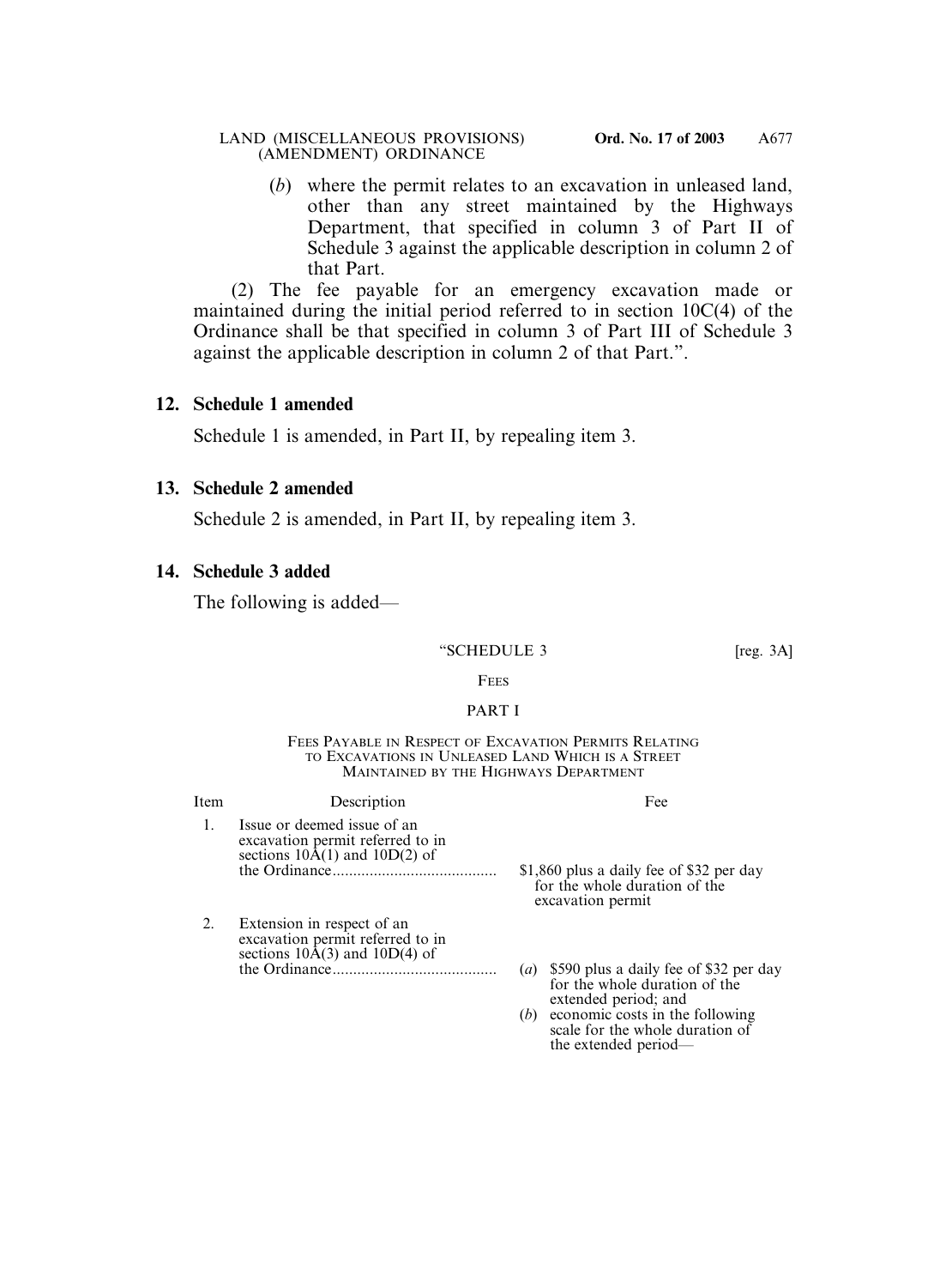#### Item Description Fee

- (i) \$18,000 per day for a strategic street;
- (ii) \$7,000 per day for a sensitive street;
- (iii) \$1,500 per day for a remaining street.

#### PART II

#### FEES PAYABLE IN RESPECT OF EXCAVATION PERMITS RELATING TO EXCAVATIONS IN UNLEASED LAND, OTHER THAN STREETS MAINTAINED BY THE HIGHWAYS DEPARTMENT

| Item | Description                                                                        | Fee     |
|------|------------------------------------------------------------------------------------|---------|
|      | Issue of an excavation permit referred<br>to in section $10A(1)$ of the Ordinance  | \$3,060 |
|      | Extension in respect of an excavation<br>permit referred to in section $10A(3)$ of | \$400   |

### PART III

FEES PAYABLE IN RESPECT OF EMERGENCY EXCAVATIONS IN UNLEASED LAND WHICH IS A STREET MAINTAINED BY THE HIGHWAYS DEPARTMENT

| Item | Description                                                                                                    | Fee                                                                                                                                                    |
|------|----------------------------------------------------------------------------------------------------------------|--------------------------------------------------------------------------------------------------------------------------------------------------------|
|      | Emergency excavation made or<br>maintained during the initial period<br>referred to in section $10C(4)$ of the | \$1,860 plus a daily fee of \$32 per day for<br>the whole duration of the emergency<br>excavation determined in accordance<br>with section $10C(5)$ ". |

### **Administrative Appeals Board Ordinance**

### **15. Schedule amended**

The Schedule to the Administrative Appeals Board Ordinance (Cap. 442) is amended by adding—

"60. Land (Miscellaneous A decision of the Director of Provisions) Ordinance Highways under section 10M(13) (Cap. 28) relating to an assessment made under section 10M(1)(*d* ), (*g*), (*h*) or (*i*).".